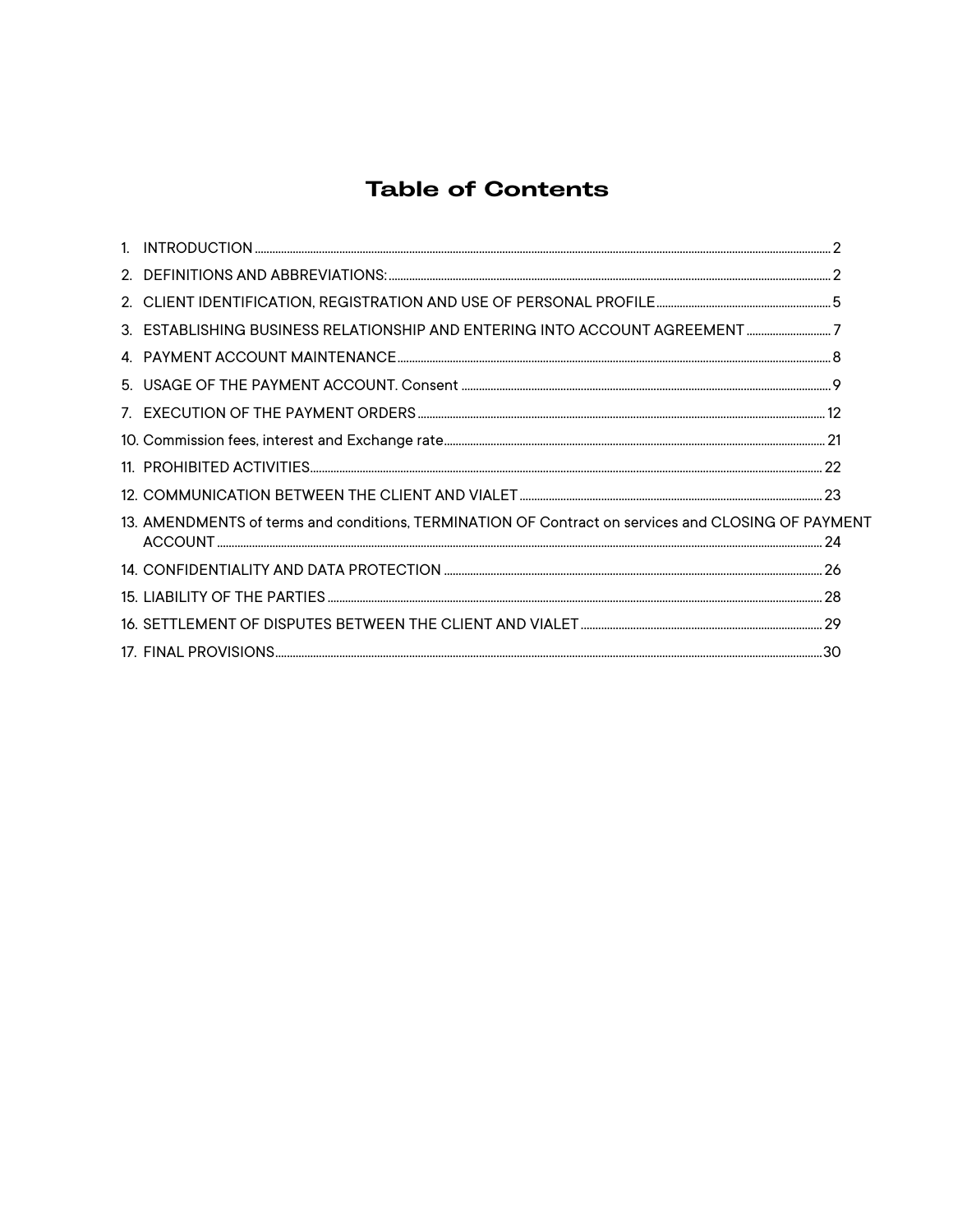# 1. INTRODUCTION

- 1.1. These General Terms and Conditions (hereinafter referred to as General Conditions) are established by and between UAB "Via Payments" (hereinafter VIALET) and the Client.
- 1.2. The purpose of the General Conditions is to establish general principles governing the relations between VIALET and the Client and stipulating the rights and obligations of the Parties arising from Services provided by VIALET, insofar as not provided for by the Contract on Services or Service Conditions.
- 1.3. The General Conditions form an integral part of every legal transaction between the Parties, including in provision of Services regulated by Contract on Services, and shall be binding on both Parties after the Client has accepted them. If the General Conditions are in conflict with the Contract on Services or Service Conditions, the Contract on Services or Service Conditions apply.
- 1.4. The General Conditions is the document of crucial importance which shall be carefully examined by the Client before the Client decides to register its Personal Profile and use Services provided by VIALET. Before entering into business relationship with VIALET, the Client shall confirm that Client has read the General Conditions in their entirety, agrees to them and admits them to be binding on. Along with the General Conditions, the relations between the Parties are governed by Contract on Services, Service Conditions, Price List, Data Privacy Policy, laws and other legal acts of the Republic of Lithuania, as well as the principles of reasonability, justice and fairness and generally accepted fund transfer practices.

# 2. DEFINITIONS AND ABBREVIATIONS:

| <b>Account Agreement</b>  | a current account agreement between the Client and VIALET consisting of these General<br>Conditions, Price List and a registration form completed by the Client or VIALET at the<br>moment of registration of Personal Profile in the System. All amendments and annexes, if<br>any, to the Account Agreement constitute the inseparable part of the agreement. |
|---------------------------|-----------------------------------------------------------------------------------------------------------------------------------------------------------------------------------------------------------------------------------------------------------------------------------------------------------------------------------------------------------------|
| Authorization             | granting of permission for the Client into the System, where the Client identifies itself in<br>the following ways:                                                                                                                                                                                                                                             |
|                           | a) accessing the Personal Profile installed on the Client's mobile device and providing its<br>Personal identification number (PIN);                                                                                                                                                                                                                            |
|                           | b) accessing the Personal Profile, providing its User ID, Password and Authorization code.                                                                                                                                                                                                                                                                      |
| <b>Authorization code</b> | a combination of numbers provided by VIALET as an SMS text message sent by VIALET<br>to Client's mobile phone number each time when Client is participating in the Payment<br>Transaction and/or accessing Payment Account by using Website, or other confirmation.                                                                                             |
| <b>Beneficial Owner</b>   | a natural person who owns or controls, directly or indirectly, at least 25% of the Client's<br>capital or voting shares or who exercises control in relevant manner, as well as owner of<br>the funds held in the account, or a natural person in whose interest transactions are made,<br>and whose particular features are defined in legal acts.             |
| <b>Business Day</b>       | a day when VIALET provides its services, set by VIALET. VIALET can set different business<br>days for different services.                                                                                                                                                                                                                                       |
| Client                    | a natural or legal person or their Representative who has registered in the System by<br>creating a Personal Profile, including a person who has the intention to enter into a<br>business relationship with VIALET.                                                                                                                                            |
| <b>Commission Fee</b>     | remuneration set in the Price List, which VIALET levies on Services delivered by VIALET.<br>A commission fee may also be included in a Contract on Services with the Client or other<br>documents.                                                                                                                                                              |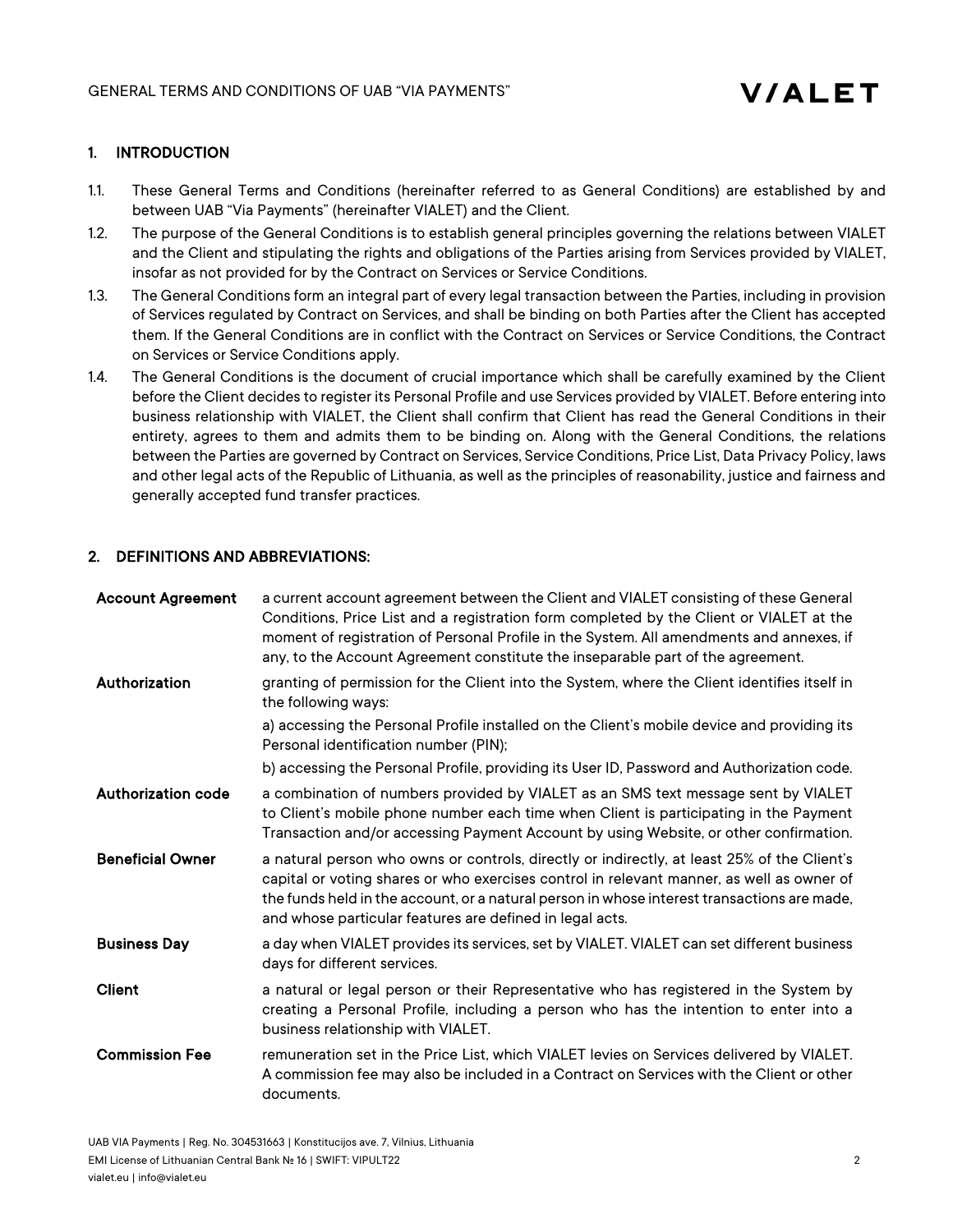

| Consent                      | a consent of the Client to use the Services, which is given in the form of Authorization or<br>other identifications means allowed by VIALET.                                                                                                             |
|------------------------------|-----------------------------------------------------------------------------------------------------------------------------------------------------------------------------------------------------------------------------------------------------------|
| <b>Consumer</b>              | a natural person entering into or having entered into a financial services agreement with<br>VIALET for personal, family or household purposes, not related to trade, business or<br>profession activities.                                               |
| <b>Contract on Services</b>  | an agreement between VIALET and the Client on the provision and use of Services<br>provided by VIALET. These General Conditions form an integral part of the Contract on<br>Services unless foreseen otherwise by the latter.                             |
| <b>Electronic Money</b>      | upon receipt of funds from the Client, the monetary value credited/transferred to and<br>held on the Payment Account for executing Payment Transactions.                                                                                                  |
| <b>Funds Reservation</b>     | Client's funds being made unavailable to the Client based on the reservation from Payee<br>or otherwise when using VIALET payment card services.                                                                                                          |
| Foreign country              | a country other than a Member State.                                                                                                                                                                                                                      |
| Group                        | entities controlled by VIA SMS group, Reg. No.: 40003901472, with registered office at<br>Riga, 13. janvara iela 3, Latvia. VIALET belongs to the Group.                                                                                                  |
| <b>IBAN</b>                  | (International Bank Account Number) a unique identifier assigned by the payment service<br>provider and provided by the Payer/Payee to identify unambiguously the Payer/Payee or<br>the payment account thereof used in the Payment Transaction.          |
| <b>Member State</b><br>Party | a member state of the European Union or a member country of the European Economic<br>Area (EEA).                                                                                                                                                          |
|                              | VIALET or the Client. If required, might be used in plural within the context.                                                                                                                                                                            |
| Password                     | a combination of numbers and letters created in the System and provided to the Client<br>initially by VIALET when accessing the Services on Website.                                                                                                      |
| Payee                        | a natural or legal person indicated in the Payment Order as a recipient of funds of the<br>Payment Order.                                                                                                                                                 |
| Payer                        | a natural or legal person who holds a payment account and allows a payment order from<br>that account or, where there is no payment account, a person who submits a Payment<br>Order.                                                                     |
| <b>Payment Account</b>       | an account opened on the basis of an Account Agreement and assigned to every Client<br>when creating a Personal Profile.                                                                                                                                  |
| <b>Payment Instrument</b>    | any personalized device and/or procedures agreed by Parties by which the System allows<br>to link to the Client's Account and initiate a Payment Order (e.g., a payment card, the right<br>to use VIALET App, Website or another mean offered by VIALET). |
| <b>Payment Order</b>         | the Payer's/Payee's instruction to payment service provider to execute the Payment<br>Transaction.                                                                                                                                                        |
| <b>Payment Transaction</b>   | depositing, transfer or withdrawal of funds initiated by or on behalf of the Payer or by the<br>Payee irrespective of the obligations of the Payer and the Payee on which the transaction<br>is based.                                                    |
| Penalty                      | late interest for non-payment of Commission Fees or other amounts due from the Client<br>to VIALET equal to 0.08% per day from the amount not paid on time.                                                                                               |
| <b>Personal Data</b>         | any information relating to an identified or identifiable natural person directly or                                                                                                                                                                      |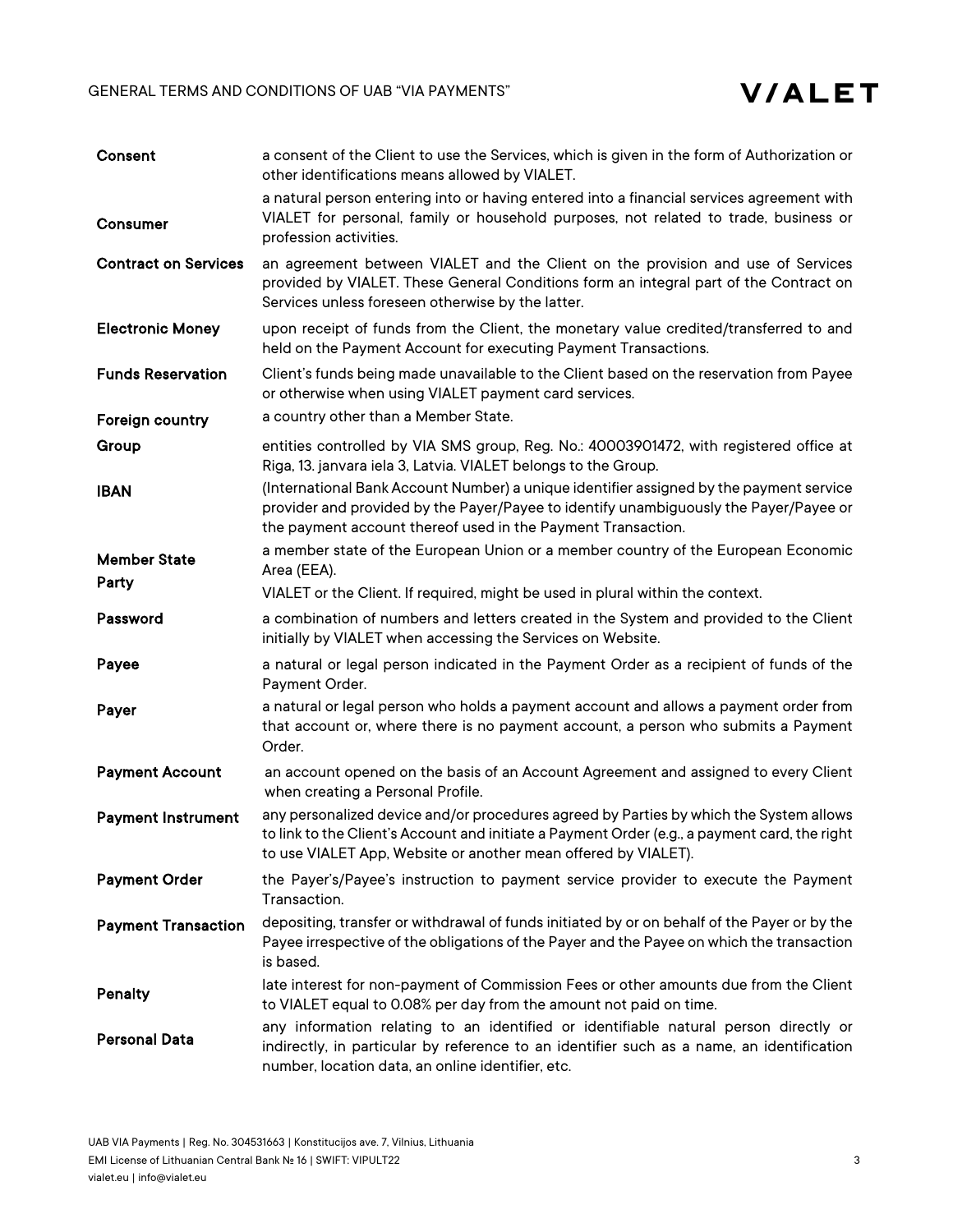

| <b>Personal Profile</b>                     | the result based on data provided at the moment of registration in the System, during<br>which the Personal Data is processed and the rights of the Client in the System are<br>defined.                                                                                                                                                                                                                                                                                                                |
|---------------------------------------------|---------------------------------------------------------------------------------------------------------------------------------------------------------------------------------------------------------------------------------------------------------------------------------------------------------------------------------------------------------------------------------------------------------------------------------------------------------------------------------------------------------|
| Personal<br>identification number<br>(PIN); | a combination of numbers created by Client when registering in the VIALET App, and<br>which is used unambiguously for identification of the Client participating in the Payment<br>Transaction and/or access to the Payment Account. The PIN code can be changed at any<br>time by the initiative of the Client. PIN1 is a four-digit code used for Client identification,<br>PIN2 is a five-digit code for transactions and documents approval.                                                        |
| <b>Price List</b>                           | prices for VIALET's Services and transactions available on Website.                                                                                                                                                                                                                                                                                                                                                                                                                                     |
| <b>Reference Interest</b><br>Rate           | the interest rate which is used as the basis for calculating the amount of interest and<br>which comes from a publicly available source which can be verified by both Parties (e.g.<br>EURIBOR).                                                                                                                                                                                                                                                                                                        |
| <b>Reference Exchange</b><br>Rate           | a currency exchange rate determined, changed and announced by VIALET according to<br>which the currency is exchanged.                                                                                                                                                                                                                                                                                                                                                                                   |
| Representative                              | person having the relevant rights assigned by statute, power of attorney or otherwise to<br>represent the Client.                                                                                                                                                                                                                                                                                                                                                                                       |
| <b>Service</b>                              | is any financial service rendered by VIALET to its Clients. The features of Services shall be<br>specified in the General Conditions, Service Conditions and Contracts on Services and<br>other applicable documents.                                                                                                                                                                                                                                                                                   |
| <b>Service Conditions</b>                   | means conditions of the provision of a particular Service published by VIALET and agreed<br>upon by the Client.                                                                                                                                                                                                                                                                                                                                                                                         |
| System                                      | a software solution provided by VIALET through the Website or VIALET App used for<br>providing Services.                                                                                                                                                                                                                                                                                                                                                                                                |
| <b>Statement</b>                            | a summary of transactions effected in the Payment Account over a certain period of time.                                                                                                                                                                                                                                                                                                                                                                                                                |
| Top-up                                      | section in Client's Personal Profile for adding money to Payment Account using a<br>payment card or by other Payment Transaction.                                                                                                                                                                                                                                                                                                                                                                       |
| User ID                                     | a unique combination of numbers which VIALET provides to the Client and which is used<br>unambiguously for identification of the Client when accessing Personal Profile through<br>Website or VIALET App.                                                                                                                                                                                                                                                                                               |
| <b>Sanctions</b>                            | any economic or financial sanctions, legislation, orders and/or regulations, trade<br>embargoes, prohibitions, restrictive measures, decisions, executive orders or notices from<br>regulators implemented, adapted, imposed, administered or enforced at any time by any<br>Sanctions Authority.                                                                                                                                                                                                       |
| <b>Sanctions Authority</b>                  | (i) the United Nations, (ii) the European Union; (iii) the United Kingdom, (iv) the United<br>States, (v) Lithuania and any member state of the European Economic Area (EEA) and/or<br>(vi) the respective government institutions of any of the foregoing, including, without<br>limitation, HM Treasury, the Office of Foreign Assets Control of the US Department of the<br>Treasury (OFAC), the US Department of Commerce, the US Department of State and any<br>other agency of the US government. |
| <b>VIALET</b>                               | UAB "Via Payments", reg. No. 304531663, with registered office at Konstitucijos pr. 7,<br>Vilnius, Lithuania, data is collected and stored in the Register of Legal Entities of the<br>Republic of Lithuania, website: www.vialet.eu, e-mail: info@vialet.eu, licensed as an<br>electronic money institution, license No. 16, issued on 10/10/2017 by the supervisory<br>authority Bank of Lithuania (www.lb.lt).                                                                                       |
| <b>VIALET App</b>                           | a mobile software (application) developed by VIALET and linked with the Personal Profile,<br>installed and intended for use on a mobile device belonging solely to the Client.                                                                                                                                                                                                                                                                                                                          |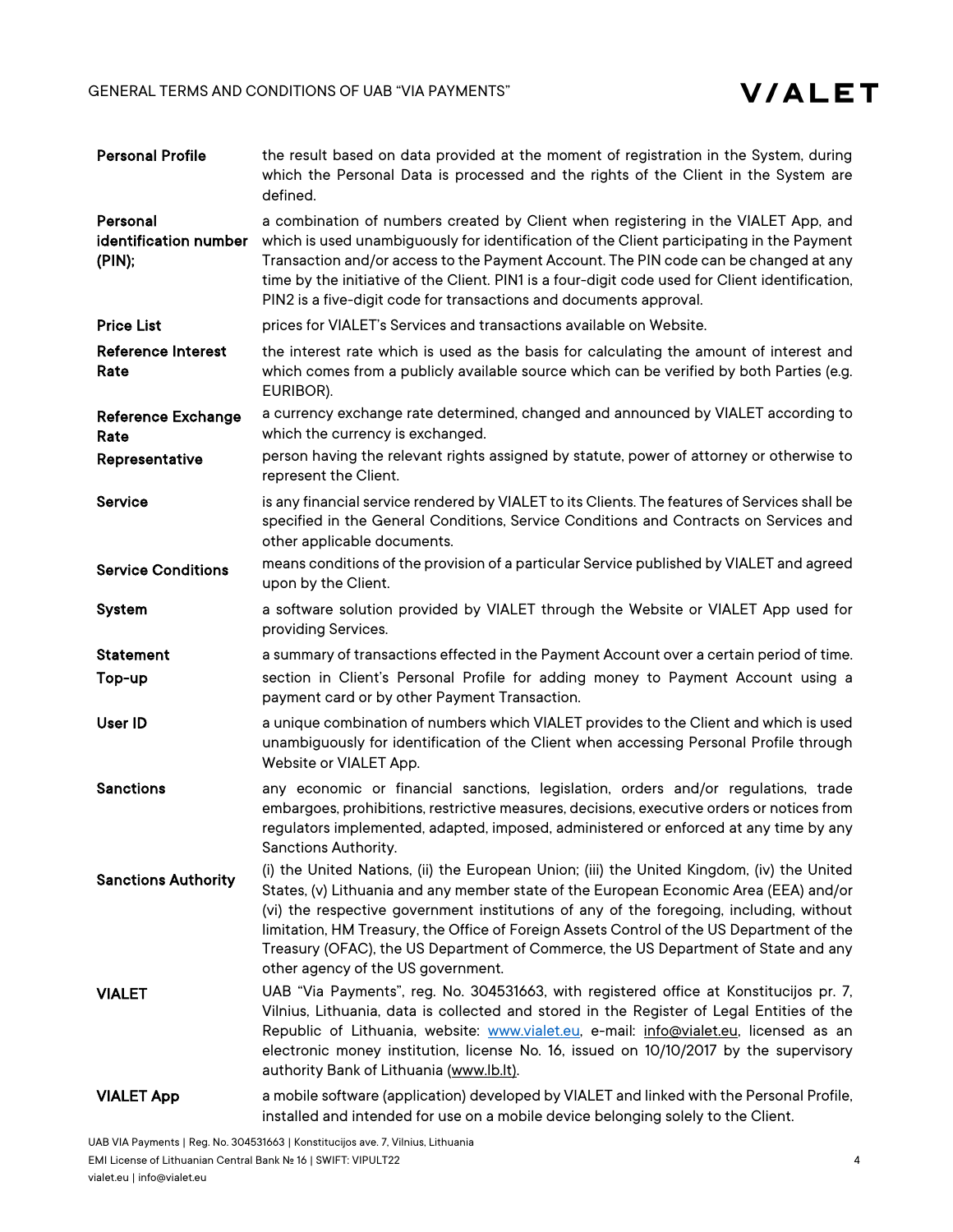

VIALET's website at the address: https://vialet.eu.

Website

Withdrawal **Payment Transaction, whereby the Client can receive cash by using the Payment** Instrument accordingly.

# 2. CLIENT IDENTIFICATION, REGISTRATION AND USE OF PERSONAL PROFILE

- 2.1. Only the Client who has completed Personal Profile registration in the System and to whom a Payment Account has been assigned and who has simultaneously become acquainted with the General Conditions and Service Conditions (if any) and expressed its consent to comply with them, is entitled to use the Services offered by VIALET.
- 2.2. Prior to registration in the System and entering into the Account Agreement or any other Contract on Service, the Client (natural person) or the Representative of the legal entity shall confirm it complies and will always comply with the following criteria during the validity of the Account Agreement or other Contract on Service:
	- 2.2.1. he or she is at least 18 years old;
	- 2.2.2. pursuant to a judgment that has taken effect, he or she does not have limited legal capacity due to disorders of mental nature;
	- 2.2.3. at the time of applying for Personal Profile and at the moment of entering into the Account Agreement or any other Contract on Service, he or she is fully legally capacitated and is not under the influence of alcohol, drugs, psychoactive, toxic or other intoxicating substances;
	- 2.2.4. the Client or its Beneficial Owner, if the Client is a legal entity, is the ultimate beneficiary of the funds held in the Payment Account and the funds involved in the Payment Transactions are of legal origin and are not acquired as the result of a criminal offence, either directly or indirectly, or related to any criminal activity or an attempt of such activities.
- 2.3. The Client must provide correct data when completing data in the VIALET App and registering the Personal Profile in the System and, if there is a need for changing or adding data, the Client must submit correct data only. The Client shall bear any losses that may occur due to submission of forged, invalid or misleading data and/or documents. The Client is entitled to register only one Personal Profile.
- 2.4. For VIALET to start the provision of Service, the Client shall choose the appropriate Service that the Client is intended to receive and additionally to General Conditions shall confirm corresponding provisions of Contract on Services and/or Service Conditions (if any). The Client identification procedure is performed according to the provisions of these General Conditions, Contract on Services or established in the System.
- 2.5. Access to and use of the Personal Profile is possible when VIALET has appropriately identified the Client by means of identification indicated by VIALET. The Client shall be entitled to change certain data used for access to the Personal Profile and Payment Account in compliance with the procedures foreseen in the System.
- 2.6. The Parties agree that Client can confirm (sign) documents (e.g. Account Agreements, other Contracts on Service, consents, requests, questionnaires, personal identification documents etc.) in paper written form or by electronic means with a qualified electronic signature, having legal force in the European Union.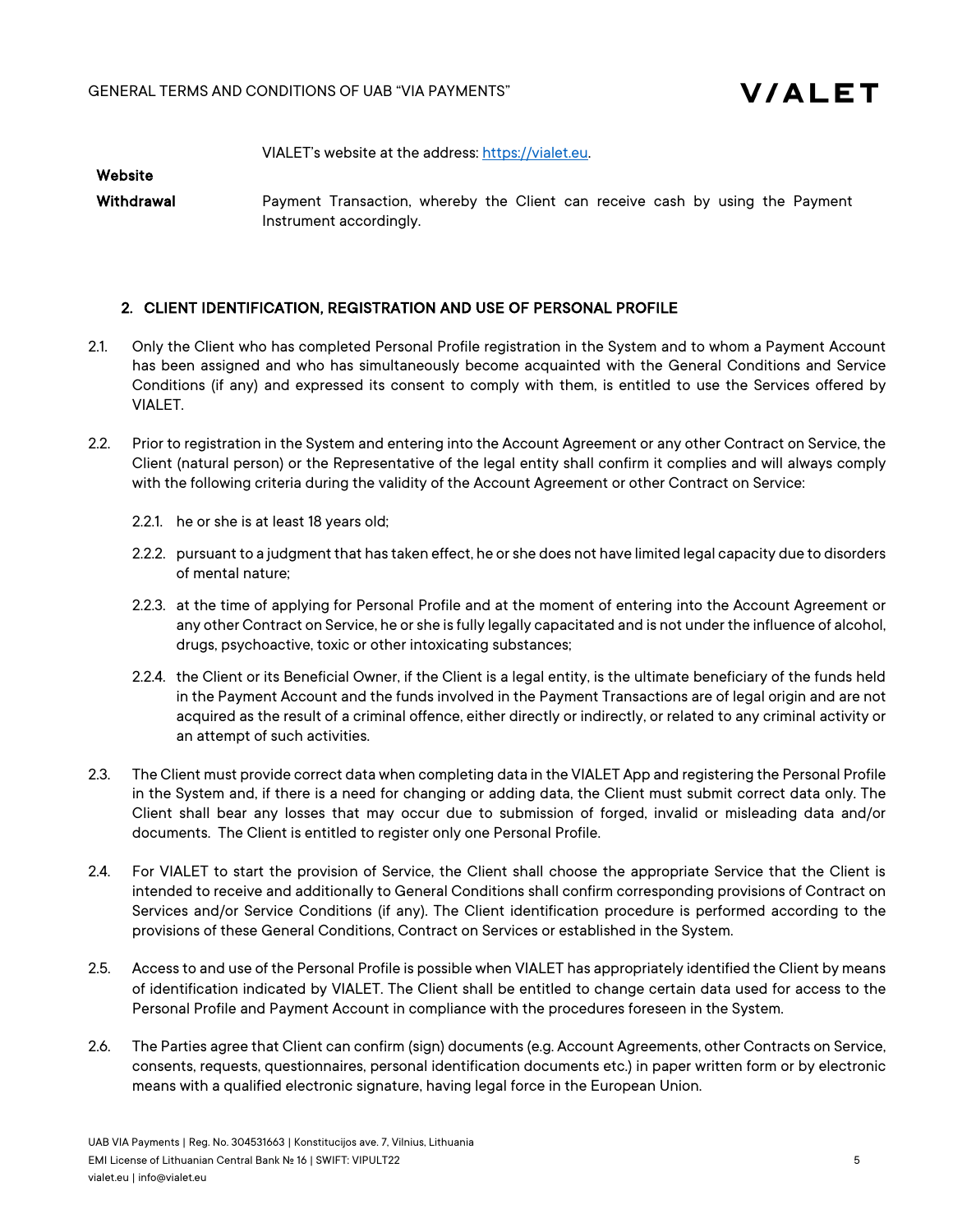

- 2.7. The Client will receive a confirmation on registration of Personal Profile and opening of Payment Account via email address, which has been indicated when completing registration of the Personal Profile in the Website. If the Client has used VIALET App for registration of Personal Profile, the Client will see the confirmation in Client's Personal Profile.
- 2.8. VIALET is entitled to refuse registration of Personal Profile for a new Client in the System without providing a reason for refusal.
- 2.9. The registration may be refused and/or a Personal Profile may be blocked, suspicious transactions may be invalidated and the relevant information may be transmitted to law enforcement institutions, if necessary.
- 2.10. VIALET carries out the identification of the Client by obtaining information and proof of identification on the Client, Beneficial Owners (where applicable) and the Representatives (where applicable) in the following circumstances:
	- 2.10.1. Natural persons apply for a Personal Profile only through VIALET App:
		- 2.10.1.1. when the Client applies for Personal Profile, the identification is performed by information provided by the Client in the VIALET App form (name, surname, personal code, date of birth, phone number, address, e-mail and other information required);
		- 2.10.1.2. an image of the Client's face and the identity document displayed by the Client are recorded.
	- 2.10.2. Legal entities apply for a Personal Profile only on Website:
		- 2.10.2.1. when the Client applies for a Personal Profile on Website, the identification is performed based on information provided by the Client in Website (company name, legal form of the entity, registration number, Representative's name, surname, representation rights, phone number, e-mail and other information required);
		- 2.10.2.2. Client shall complete the Client's questionnaire, which shall be signed by Client's Representative and sent to VIALET in scanned form by email and original by post;
		- 2.10.2.3. the identification is performed by on-line identification methods, using video connection and verifying such identification documents as a copy of registration certificate, articles of association, document certifying the right of signature, Representative's valid identity document, actual printout from the business register certifying the right of signature and good standing of the company, the power of attorney and/or other documents/information required.
- 2.11. The power of attorney, if any presented, shall be notarized and/or apostilled and/or legalized if required by Lithuanian law. The power of attorney submitted to VIALET shall be considered effective until revoked by the Client and by notifying VIALET in writing or until its natural maturity.
- 2.12. VIALET is firmly committed to meeting the obligations on combating money laundering, the financing of terrorism and other legal obligations. VIALET maintains and follows a strict 'Know Your Client (KYC)' policy and apply additional validation checks as may be applicable from time to time. Certain activities, monetary limits and volumes may only be allowed once the Client has passed the KYC checks by providing VIALET with the relevant information and documents. VIALET will also take steps to validate the information that the Client provided. This may include comparing the information and documents that the Client provides to use with that available from commercially available resources and service providers. Information on limitations and required documentation will be provided to the Client. Furthermore, VIALET may ask the Client, from time to time, to confirm elements or all of the information or for additional or different information. VIALET may also ask for documentary evidence to validate the information that the Client has provided.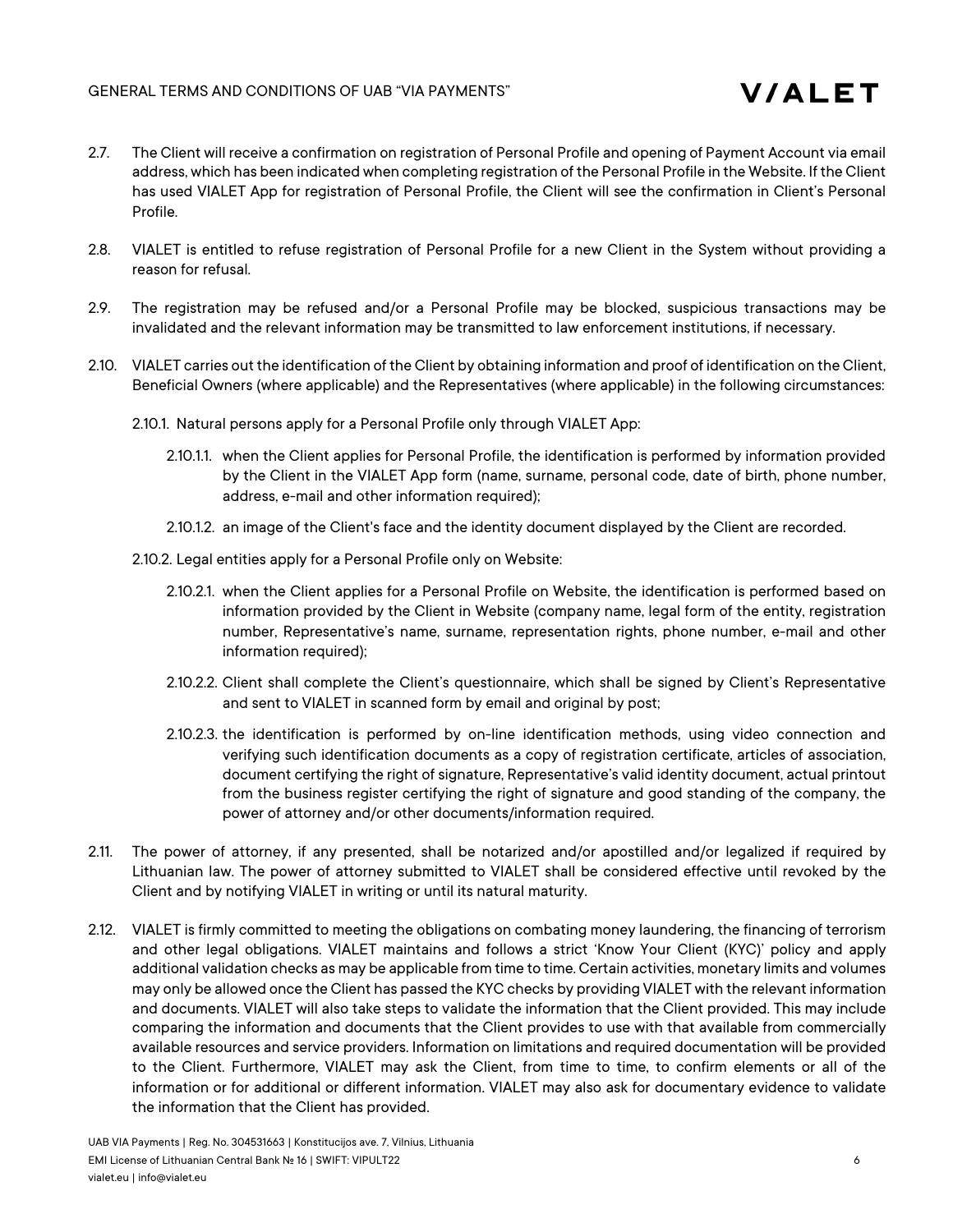- 2.13. In order to identify the Client adequately, VIALET may, at its sole discretion, at any time request the Client to submit documents or information confirming the Client's identity and unilaterally determine any additional requirements for the Client's and/or Beneficial Owner's (if applicable) identification, origin of funds and other relevant requirements. VIALET has the right to demand additional information and/or documents related to the Client or transactions executed by the Client and request the Client to fill in and periodically update the Client's questionnaire.
- 2.14. Acting in the Client's interests, VIALET may refuse accepting from natural persons the personal identification documents which, in the opinion of VIALET, can be easily forged or documents which do not contain sufficient details for identification of the person.
- 2.15. VIALET has the right to request copies of the documents certified by a notary and/or translated into English or other language acceptable to VIALET. All documents and information shall be prepared and provided at the expense of the Client. If the Client does not provide additional information and/or documents within a reasonable time set by VIALET, VIALET has the right to suspend the provision of all or a part of the Services to the Client.

### 3. ESTABLISHING BUSINESS RELATIONSHIP AND ENTERING INTO ACCOUNT AGREEMENT

- 3.1. In observance of the generally recognised principle of the freedom of contract, VIALET shall have the right to choose, at its sole discretion, the circle of natural persons and entities (Clients) with whom to enter into and keep a business relationship – offer Services, enter into the Account Agreements or other Contracts on Services, excluding the cases when applicable legal acts establish otherwise.
- 3.2. Prior to the conclusion or refusal to conclude an Account Agreement or other Contract on Services, VIALET must carry out the relevant assessment of all available information and circumstances.
- 3.3. VIALET reserves the right not to offer any Services, enter into the Account Agreement or any other Contract on Services and/or suspend the Payment Transaction and/or the provision of other Services and/or terminate an existing agreement if the natural person or legal entity:
	- 3.3.1. has deliberately furnished VIALET with any false or insufficient information (incl. any documents) or conceals, fails, or refuses to furnish the information required by VIALET or submits documents the veracity or authenticity of which is doubtful, or the submitted documents and/or information are not in conformity with requirements established by legal acts and/or VIALET;
	- 3.3.2. has not furnished, upon VIALET's request, relevant and sufficient information (incl. any documents) necessary for due identification of the natural person or legal entity or for determination of representation rights, as well as if the submitted documents do not satisfy the requirements laid down by VIALET and/or legislation;
	- 3.3.3. has failed to discharge its obligations to VIALET or Group companies;
	- 3.3.4. has caused or may cause any direct/indirect loss or injury to the interests of VIALET or Group companies through any act or omission, direct or indirect;
	- 3.3.5. has not furnished, upon VIALET's request, relevant and sufficient information (incl. any documents) about the origin of funds, beneficial owners, purpose of the transaction or circumstances, and suspicion exists about the natural person's or legal entity's potential involvement in organized crime and/or fraudulent activities and/or money laundering and/or terrorist financing and/or other illegal activities;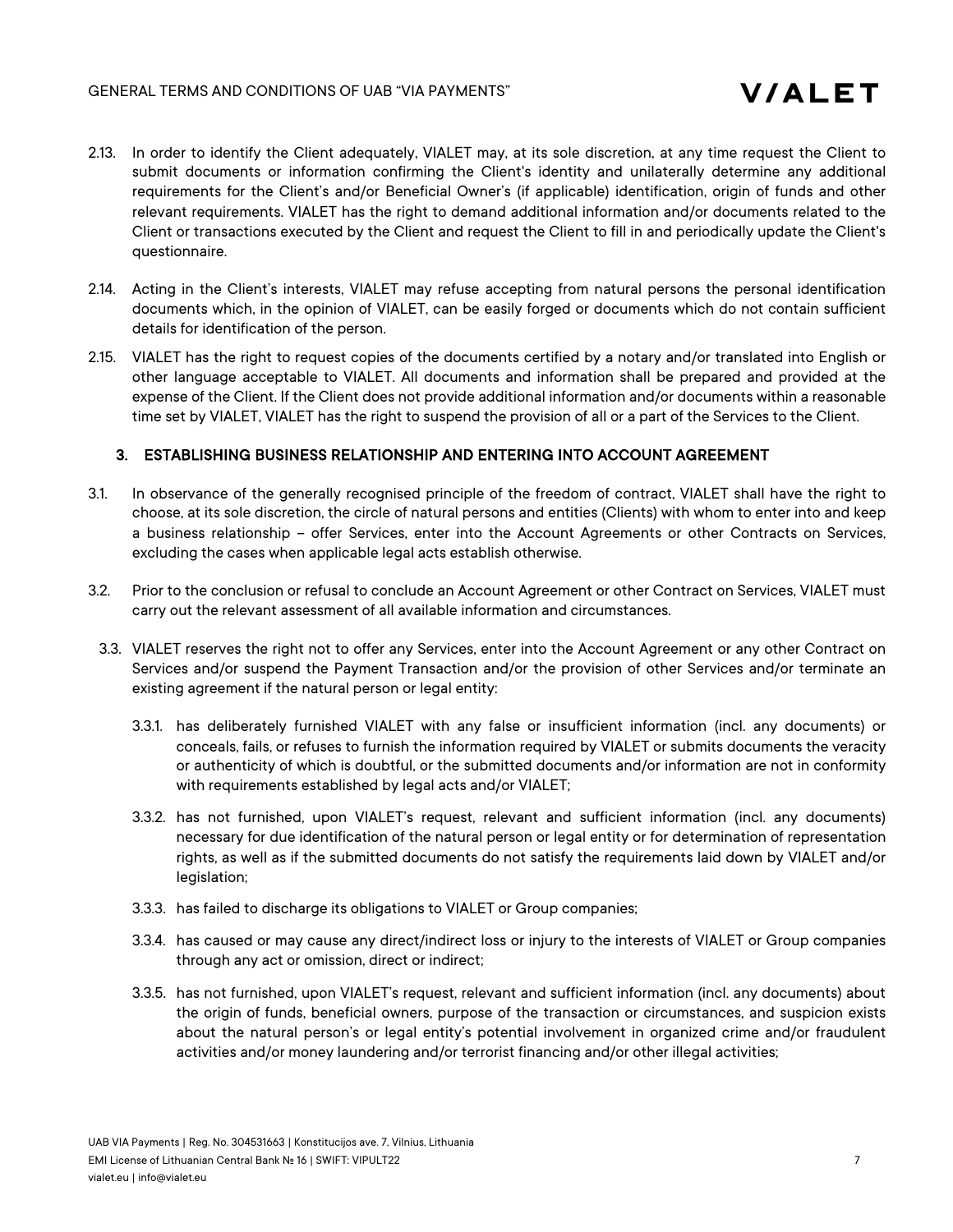

- 3.3.6. if, according to information at VIALET's disposal, the natural person or legal entity is active in an area which has an inherent high risk of money laundering or terrorist financing or performs certain operations without being duly registered or licensed to do so;
- 3.3.7. VIALET is in possession of information about the Client's reputation which may have a direct or indirect impact on the Services or may cause unfavorable implications for VIALET or Group companies;
- 3.3.8. fails to substantiate their professional, economic, social or personal links with the Republic of Lithuania, or do not carry out activities in the Republic of Lithuania;
- 3.3.9. were prosecuted or convicted for offences or misdemeanors and/or according to the information available to VIALET, may be related or were related in the past with criminal organisations;
- 3.3.10. according to the information available to VIALET, are related or were related in the past with activities prohibited by international or national legal acts (e.g., trafficking in people, trafficking in human organs, exploitation of children, smuggling, illicit trade in weapons, ammunition or explosives, illegal trade in narcotic or psychotropic substances, prostitution, management of brothels, etc.);
- 3.3.11. holds or has held significant positions in a country against which the Sanctions and/or restrictions are imposed and/or are persons who are subject to Sanctions for any reasons or who permanently reside in the country which is subject to Sanctions or have their registered office and/or the main business territory in such a country;
- 3.3.12. are persons who have their registered address in a target territory within the meaning of the Law of the Republic of Lithuania on Corporate Income Tax;
- 3.3.13. are trading or intermediate in trading of crypto currency (e.g. bitcoins and etc.);
- 3.3.14. use payment accounts for the illegal nature transit purposes;
- 3.3.15. are persons whose accounts are used by third parties without legal grounds, or, in opinion of VIALET, the funds held in or credited to such accounts do not belong to the Client.
- 3.4. Other facts not mentioned in clauses above may also be considered by VIALET as important reasons, if they allow assuming that the conclusion of the Contract on Service and/or provision of a Service and/or continuation of a business relationship would infringe the legitimate interests of VIALET, its Clients or the public.
- 3.5. When the Client has completed the registration of Personal Profile and VIALET has created Client's Personal Profile, these General Conditions and the Account Agreement enter into effect. The Payment Account is opened and the Account Agreement is entered into for an indefinite period of time. It is considered that place of signing of the Account Agreement is Vilnius, Lithuania.
- 3.6. VIALET has the right to request the Client to send the Account Agreement by post with notarized signature of the Client. In such case the Account Agreement shall enter into force after the signed Account Agreement is received and approved by VIALET. VIALET is not obliged to send the signed Account Agreement back to the Client.
- 3.7. By entering into Account Agreement, the Client also accepts the Price List, which is available on Website.

# 4. PAYMENT ACCOUNT MAINTENANCE

4.1. The Payment Account may be a multicurrency account. The default currency of the Payment Account is EUR or PLN (if the Client indicates at the time of registration that Client's country of residence is Poland) into which VIALET converts all currencies not specified by the Client as the permitted currencies at the end of the day at the VIALET's exchange rate in force. Balances of principal currencies of the Payment Account and permitted currencies of the Payment Account are included in a Statement.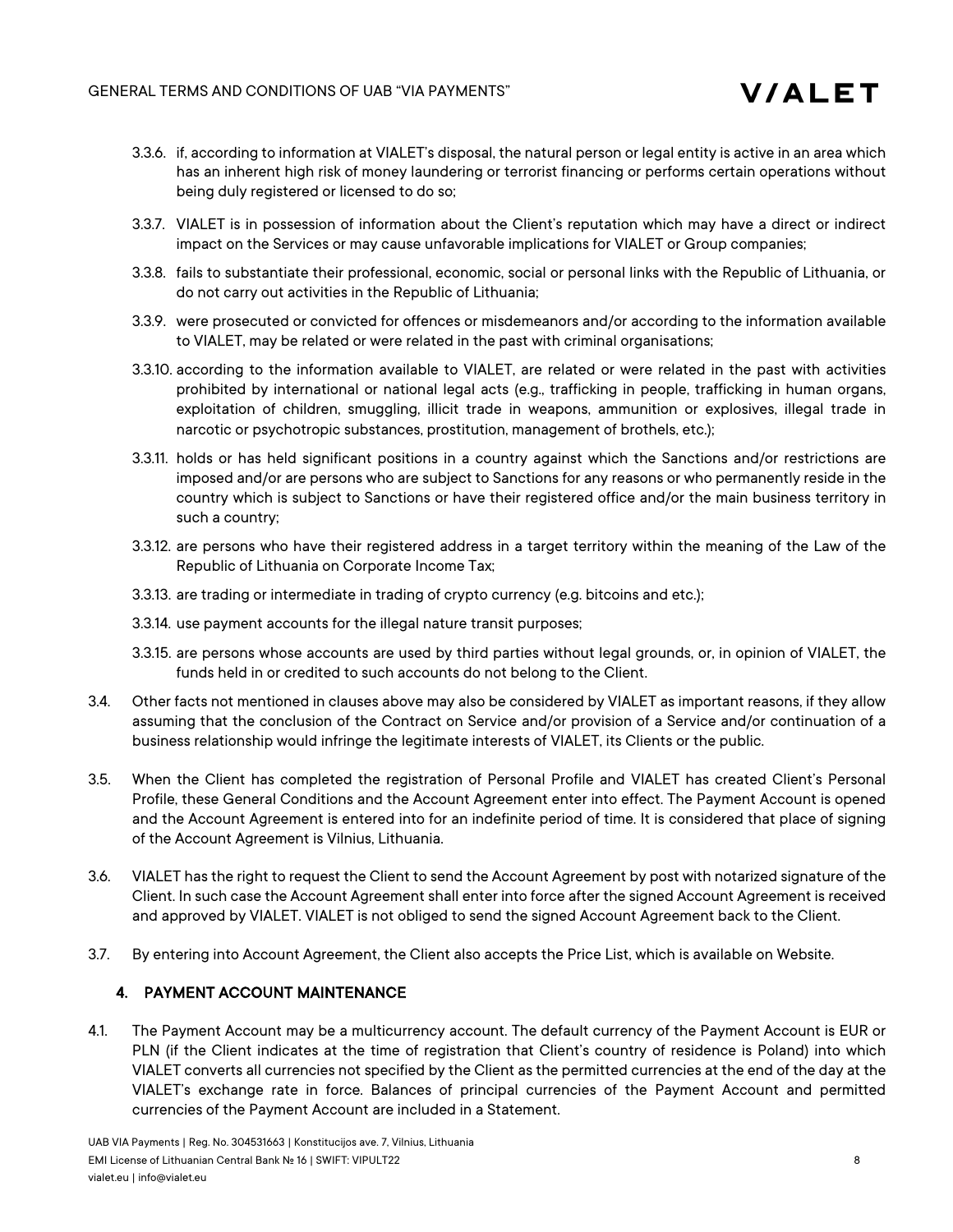- 4.2. The Payment Account may be used by the Client to deposit, transfer, keep funds, as well as to receive money to the Payment Account, settle for goods and services, currency exchange and perform other permitted transactions.
- 4.3. Money held on Payment Account is considered Electronic Money which VIALET issues after the Client transfers money to Payment Account. After the Client transfers money to its Payment Account, VIALET issues Electronic Money at the nominal value. The Electronic Money is credited to and held in the Payment Account.
- 4.4. The specific method of transferring funds to the Payment Account is selected by the Client in the Personal Profile by selecting the Top-up function, which contains instructions for depositing money for each method of Payment Transaction.
- 4.5. The nominal value of Electronic Money coincides with the value of money transferred to the Payment Account.
- 4.6. Electronic Money held in the Payment Account is not a deposit and is not insured with the state deposit insurance. VIALET does not, in any circumstances, pay any interest for Electronic Money held on the Payment Account and does not provide any other benefits associated with the time period the Electronic Money is stored.
- 4.7. At the request of the Client, Electronic Money held in Payment Account shall be redeemed at their nominal value at any time, except for cases set forth in the Account Agreement when limitations are applied to the Payment Account.
- 4.8. The Client submits a request for redemption of Electronic Money by generating a Payment Order to transfer the Electronic Money from Payment Account to any other account specified by the Client (with a payment service provider to which VIALET can transfer money) or withdraw Electronic Money from Payment Account by other methods supported by VIALET. VIALET has the right to apply the limitations for redemption of Electronic Money.
- 4.9. No specific conditions for Electronic Money redemption that would differ from the standard conditions for transfers and other Payment Transactions performed on the Payment Account shall be applied. However, only freely accessible amount of Electronic Money on Payment Account can be redeemed/transferred.
- 4.10. In the event of redemption of Electronic Money, the Client pays the usual Commission Fee for a Payment Transaction or Withdrawal which depends on the method of Payment Transaction/Withdrawal chosen by the Client.

# 5. USAGE OF THE PAYMENT ACCOUNT. CONSENT

- 5.1. The Client may manage the Payment Account and perform the Payment Transactions remotely:
	- 5.1.1. via the Website by logging into Personal profile (for legal persons);
	- 5.1.2. via VIALET App (for natural persons).
- 5.2. Payment Orders from the Payment Account may be executed:
	- 5.2.1. to another VIALET Client;
	- 5.2.2. to accounts held with the Single European Payment Area (SEPA) payment system members;
	- 5.2.3. to SWIFT accounts if the Client is eligible for such Service;
	- 5.2.4. to accounts held with other payment service providers specified in the System.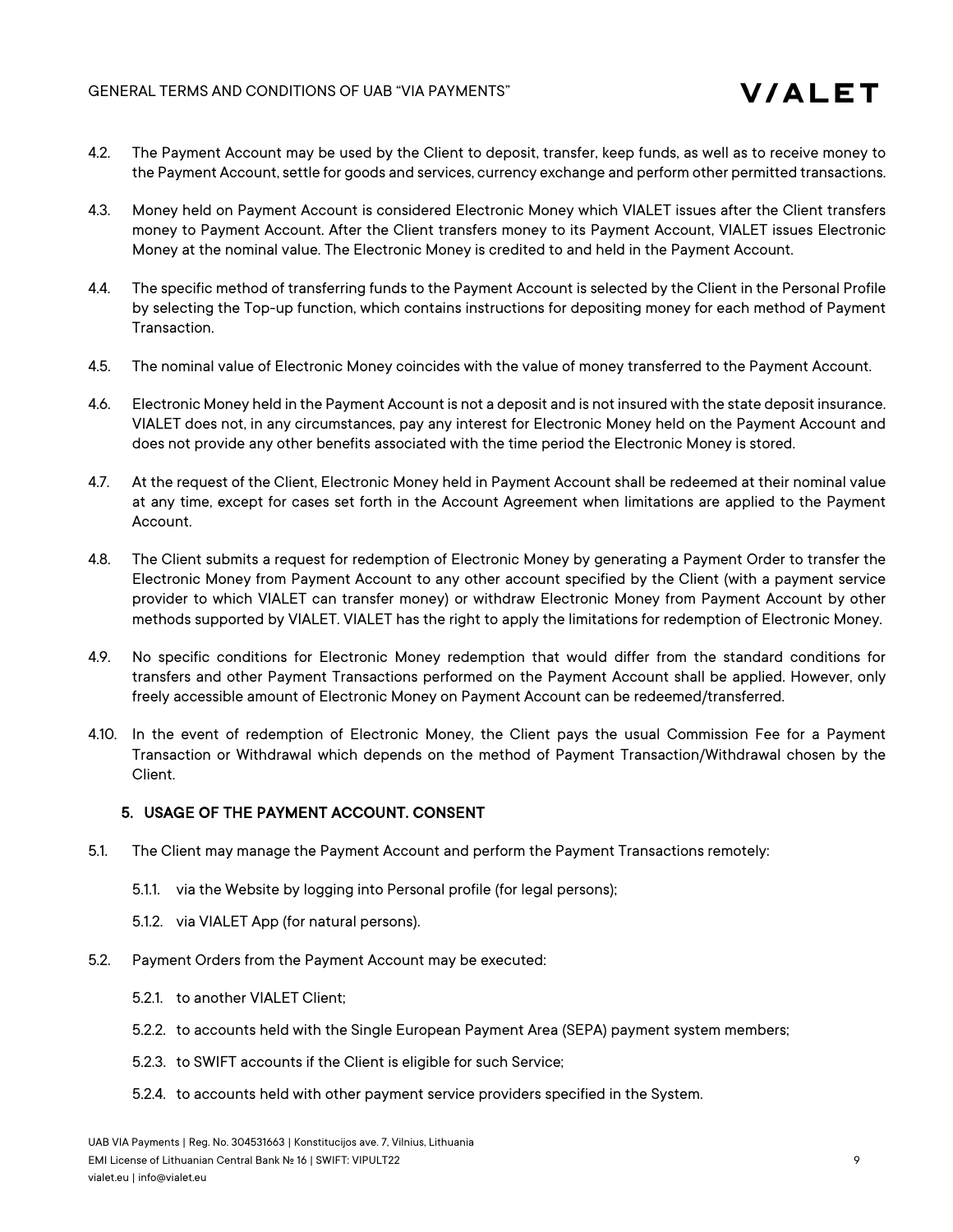

- 5.3. A Payment Transaction is considered authorized only if the Payer provides a Consent.
- 5.4. The Consent of the Client (Payer) shall be submitted prior to execution of the Payment Order in accordance with the procedure established by VIALET, except as provided in clause 6.12 of the General Conditions. Pursuant to the provisions of the Account Agreement or other Contract on Services in some cases the Consent may be given after execution of relevant payment service.
- 5.5. To initiate a payment via Website, the Client shall fill a Payment Order via its Personal Profile and submit it for execution, electronically confirming by Authorization code.
- 5.6. To initiate a payment by using the VIALET App, the Client shall fill a Payment Order via its Personal Profile and submit it for execution, electronically confirming by PIN.
- 5.7. Submission and electronical confirmation of the Payment Order in the System is a Consent of the Client to execute the Payment Transaction.
- 5.8. If such service is supported by VIALET, a written Consent on paper may be signed by the Client or a legal Representative thereof.
- 5.9. The Consent to execute the Payment Transaction may be given through the payment initiation service provider in accordance with the procedure set out by legal acts. In addition to the requirements established by legal acts, the submission, cancellation and withdrawal of Payment Orders submitted through the payment initiation service provider may be subject to the requirements set out in the Service Conditions.
- 5.10. When settlement is made using a payment card, in certain cases the Client (Payer) may also confirm the Consent by submitting the payment card's particulars (e.g., forename and surname / name, payment card number, validity period, CVV/CVC code (digits on the back side of the payment card)) or certain actions performed by the Client according to the established sequential order (e.g., placing a payment card into a certain place, ordering a particular service or good), as offered to him at the places of payment or by giving the Consent in other manner specified in the conditions of provision of a particular payment service.
- 5.11. The Consent which is confirmed using the means provided above shall be considered as duly confirmed by the Client (Payer) and shall be of equal legal value with a hard copy signed by such Client and shall be used as a means of proof when hearing the disputes between VIALET and the Client before the courts and other institutions.
- 5.12. To top-up the Payment Account using a payment card, Client must provide payment card details in the VIALET App, and make sure that the data is correct before submitting it. This data provided by the Client is saved in VIALET App and to perform a recurring Top-up from the payment card, the Client is not required to resubmit this information and the Consent given during the first Top-up shall also be deemed to have been given for recurring Top-ups. By using the Top-up service, the Client declares that the Client agrees to such functionality, i.e. that the recurring Top-ups with a payment card(s) shall be deemed to be authorized on the basis of the payment card details provided during the first Top-up. The Client confirms that this provision is clear and understandable and the Client declares to VIALET that the Client has not and will not have any claims and/or complaints in the future regarding the application of this provision of the General Conditions.
- 5.13. A Payment Order cannot be recalled after VIALET receives it by Website or VIALET App unless the Parties specifically agreed otherwise.
- 5.14. The Payment Order submitted by the Client shall comply with requirements and/or content set by the legislation or by VIALET. Payment Orders submitted by the Client shall be formulated clearly, unambiguously, shall be executable and contain a clearly stated will of the Client. VIALET assumes no liability for any incorrect Payment Orders submitted by the Client/Payer. If the Payment Order submitted by the Client does not contain enough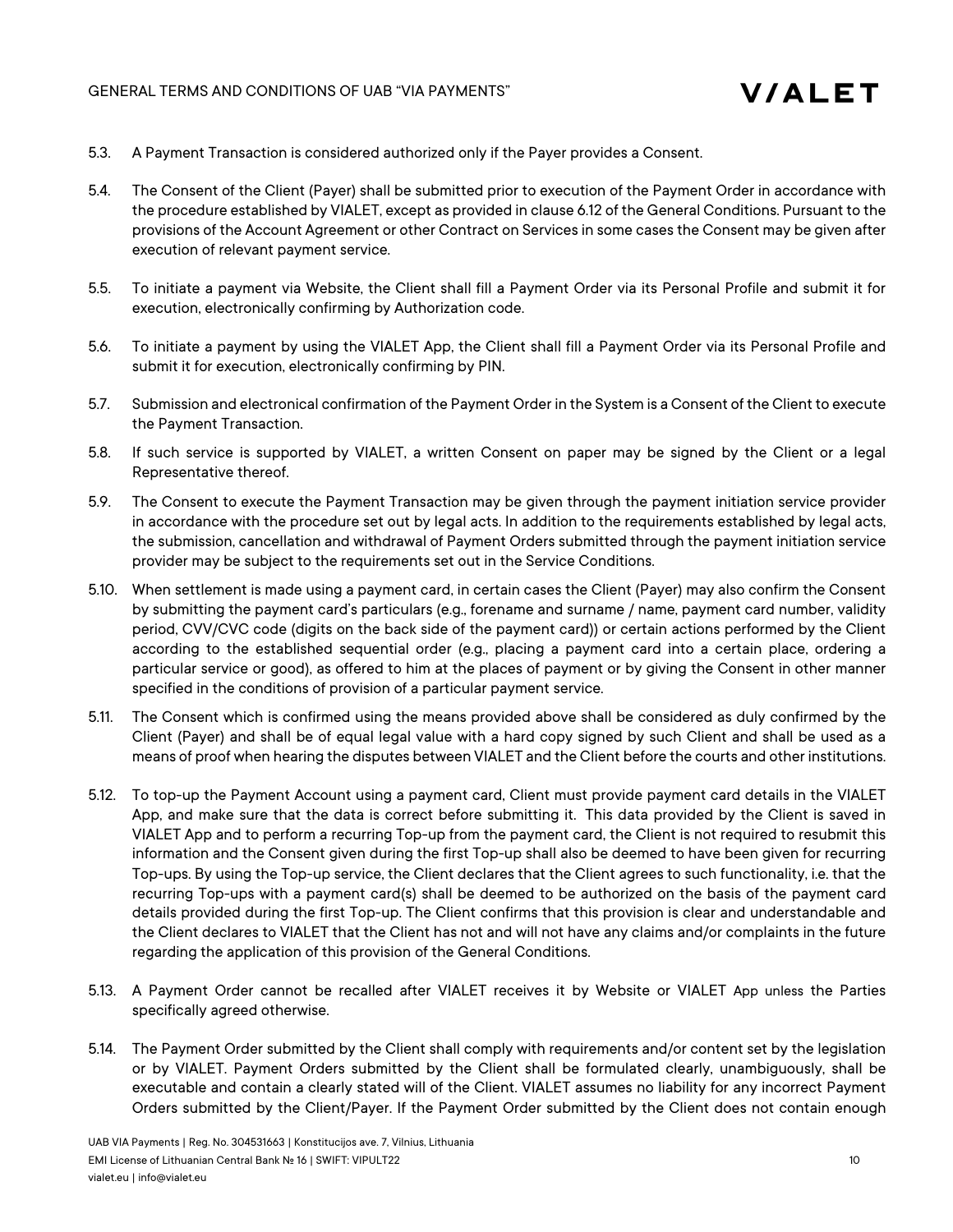data or contains deficiencies, VIALET, regardless of the nature of deficiencies in the Payment Order, can refuse to execute such Payment Order, or execute it in accordance with data given in the Payment Order.

- 5.15. The Client is obliged to provide a Payment Order in accordance with the instructions specified in the System. In case the Client is the Payee, the Client is obliged to provide detailed and precise information to the Payer so that the Payment Order in all cases complies with the instructions of the System. Before sending a Payment Order for the execution, the Client is required to check and update the Payment Order details.
- 5.16. In addition to the obligation to indicate the account number (IBAN), VIALET shall have the right to set additional requirements in respect of provision of certain information (e.g. transfer amount, currency, Payee's name, legal name, or address, payment codes (such as S.W.I.F.T., BLZ, ABA, Sort Code), as well as other necessary information) that the Payer must provide for VIALET to be able to execute the Payment Order. Requirements on information are given in the Payment Order form, these General Conditions, Contract on Services, Service Conditions, Price List, VIALET App or Website or by providing the Client with a separate notice concerning submission of the required information.
- 5.17. In case when it is still impossible to execute the Payment Order according to the indicated or corrected data, the funds are stored in the VIALET system until the Payer, Payee or their payment service provider will provide additional data allowing the Payment Transaction. Such funds may also be returned to the Payer under a written request of the Payer or by decision of VIALET. In this case the Commission Fee for returning of the funds may be applied.
- 5.18. In case of transfers to payment service providers not in SEPA countries and if VIALET is indicated as a Payer, together with the Payment Order, the Payee is also provided with information, which, depending on technical capabilities, can be provided by one or more of the following methods:
	- 5.18.1. detailed information about the Payer (Client) is given in the field of the primary Payer provided it is supported by the relevant payment system;
	- 5.18.2. detailed information about the Payer (Client) is given in the field of payment purpose;
	- 5.18.3. along with the payment the Payee is given a link to a Website where the detailed information about the payment and the Payer is provided.
- 5.19. Mandatory payment orders received from competent bodies (such as law enforcement bodies, bailiffs, the State Tax Inspectorate, etc.) have precedence over other Payment Orders. Having received an instruction from competent authorities to seizure the funds in the account or otherwise restrict the disposal thereof, VIALET has the right, for the purpose of securing future Payment Orders, to start maintaining Clients account in the euro, if until then this has not been the currency in which the Payment Account was managed.
- 5.20. In case the amount of money in the Payment Account is insufficient to execute the Payment Order (including cases where the credit limit is fully disbursed or the credit limit is not granted to the account), the Payment Order is not executed, however, the System will attempt executing the Payment Order, should the Client choose such option. If the amount of money in the Payment Account is insufficient in one currency, but there is a sufficient amount of money in another currency, the Payment Transaction shall not be executed until the Client converts the other currency to the currency of the payment, except for cases, when the Client has ordered an automatic currency exchange feature.
- 5.21. In case when the Payment Account balance becomes negative as a result of Payment Transaction initiated by the Client or related Commission Fees or Penalty applied by VIALET, the Client is obligated to reimburse the outstanding balance by topping up his Payment Account immediately.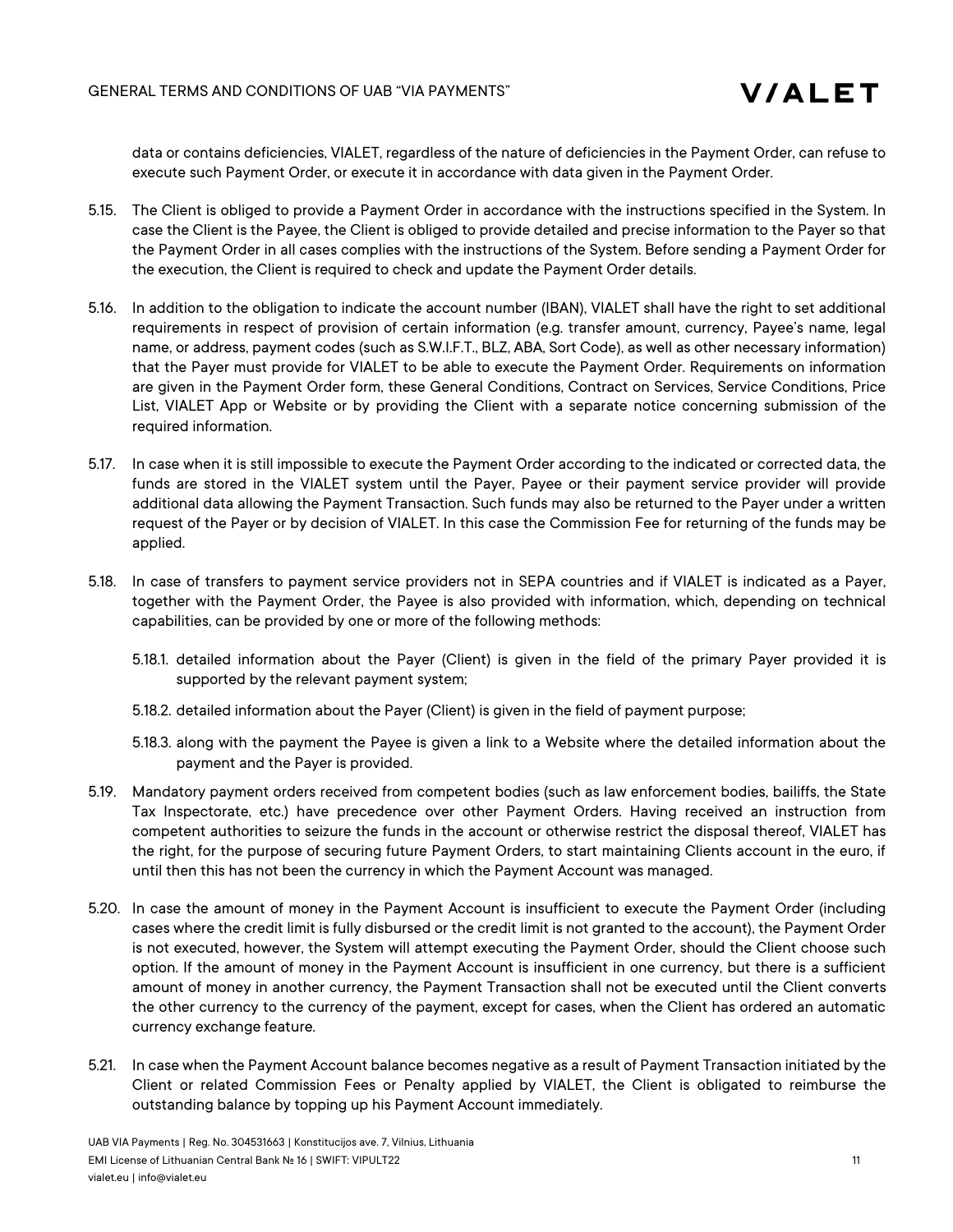

- 5.22. If the Payer submits an incorrect Payment Order or indicates incorrect data for the Payment Transaction, but the Payment Order has not yet been executed by VIALET, the Payer may request to correct the Payment Order. In this case the Commission Fee indicated in the Price List for the correction of the Payment Order may be applied.
- 5.23. The Client, having noticed that money has been credited to its Payment Account by mistake or in other ways that have no legal basis, is obliged to notify VIALET thereof. The Client has no right to dispose of money that does not belong to Client (in such cases VIALET has the right and the Client gives an irrevocable consent to deduct the money from its Payment Account without the separate Client's Authorization).
- 5.24. If other payment service provider applies fees for transferring money from the Payment Account to the Client's account with payment service provider, as well as for transferring money from Client's account with payment service provider to the Payment Account, the actual expenses shall be covered by the Client.
- 5.25. Commission Fees for VIALET Services are deducted from the Payment Account before execution of Payment Transaction or rendering any Service by VIALET. In case the amount of money on the Payment Account is less than Commission Fee, the payment service may be not executed.
- 5.26. VIALET shall have no liability for non-execution of orders given to VIALET if the Payment Accounts lack the required amount of funds.
- 5.27. The Client and VIALET has the right to set up or change limits on Payment Transactions. The Client may apply for it by completing an additional confirmation in Personal Profile in accordance with the procedure established by VIALET.
- 5.28. The Client may check the Payment Account balance and history by logging in to the Personal Profile and requesting to provide a Statement. There is also information about all applied Commission Fees deducted from the Payment Account during a selected period of time.
- 5.29. The Client shall ensure that all funds entering the Payment Account are of legal origin and if the Client is not informed of the origin of funds that have entered Payment Account or if any doubt arises to the Client about the legality thereof, the Client shall promptly notify VIALET thereof.
- 5.30. The Client is prohibited from using the Payment Account or other Services for conducting any unlawful activities, including for money laundering or terrorist financing related operations, as well as for any activities aimed at circumventing the Sanctions.

# 7. EXECUTION OF THE PAYMENT ORDERS

- 7.1. Provided the Client is the Payer, the Payment Order is considered received by VIALET (calculation of the time period of execution of such Payment Order starts) on the day of its receipt, or, if the moment of receipt of the Payment Order is not a Business Day, the Payment Order is considered received on the next Business Day of VIALET.
- 7.2. If the Payment Order is received by VIALET on a Business Day but not on business hours set by VIALET, it is considered received on the next Business Day.
- 7.3. By agreement between the Client (Payer) and VIALET, the execution of the Payment Order may commence on any specific day or at the end of a certain period or on the day when the Customer provides funds to VIALET. In the cases established in this clause the Payment Order shall be deemed received at VIALET on such agreed date. If the agreed date is non-Business Day, the Payment Order shall be deemed received on the following Business Day.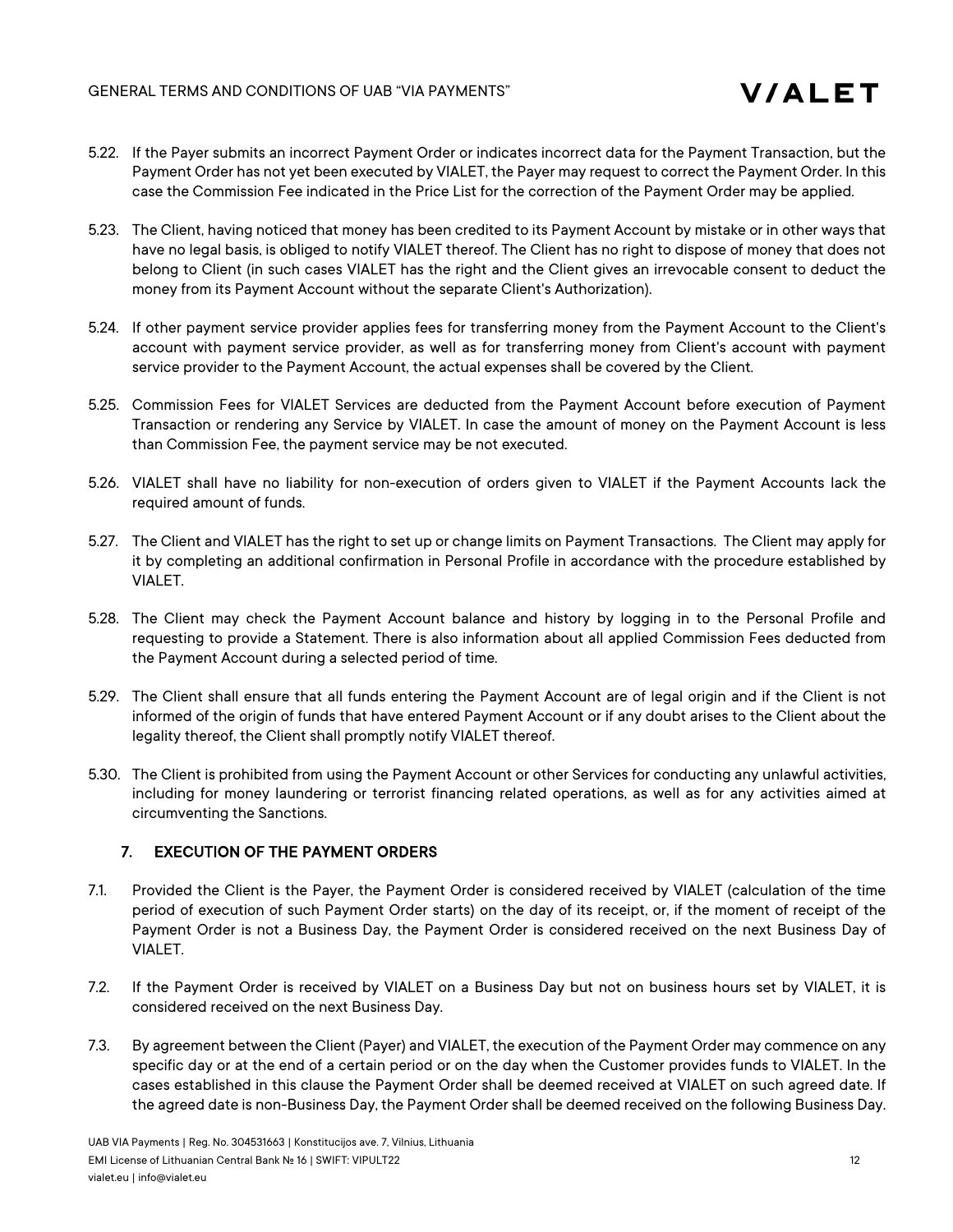- 7.4. VIALET shall ensure that from the moment of receipt of a Payment Order at VIALET, the Payment Transaction funds are credited to the account of the Payee's payment service provider within the following terms, unless other terms are indicated in the Price List or other VIALET's document:
	- 7.4.1. Where Payment Order is executed in EUR and Payee's service provider registered in the Republic of Lithuania or Member State- on the same Business Day, provided that the Payment Order is received on Business Day by 12 p.m. Where the Payment Order is received on Business Day after 12 p.m.- not later than on the following Business Day. The terms specified in this clause may be prolonged by 1 (one) Business Day if with the consent of VIALET the Payment Transaction is initiated on the basis of a paper document (if such service is supported by VIALET);
	- 7.4.2. If Payment Transaction is executed within the Republic of Lithuania or funds are transferred to other Member State in the currency other than EUR and the Client is the Payer, VIALET shall undertake to ensure that the Payment Transaction amount is credited to the account of the Payee's payment service provider not later than within 4 (four) Business Days from the moment of receipt of a Payment Order at VIALET;
	- 7.4.3. If Payment Transaction is executed in the currency of Foreign country or in the currency of the Member State and payment is made to Foreign country, and if the Client is the Payer, VIALET does not set a time limit for the crediting of the account of the Payee's payment service provider;
	- 7.4.4. If the Client is the Payee VIALET shall ensure the possibility for the Client to use the Payment Transaction amount in the Payment Account immediately after such amount is credited to the VIALET's account and after VIALET has received the entire relevant information required for this purpose. In those cases when the Client is the Payee and VIALET has provided the possibility for the Client to use the Payment Transaction funds in advance, although the funds have not been credited to VIALET's account yet, VIALET shall be entitled to debit the credited funds if the funds were not credited to VIALET's account on the following Business Day. In case the funds in the Client's account are not sufficient to debit the credited amount, the Client shall, immediately after the VIALET's first request, repay the credited amount;
	- 7.4.5. If the Client is the Payee, VIALET shall undertake to ensure that the Payment Order initiated by the Client or through the Client is transferred to the payer's payment service provider within the term agreed by the Client and VIALET;
	- 7.4.6. When cash is deposited to the Payment Account in the currency of the Payment Account, VIALET shall guarantee access to such funds no later than on the next Business Day after receipt of the funds and if the Client is a Consumer – as soon as the funds are received. When cash is deposited to the Payment Account not in the currency of the Payment Account, VIALET may establish a longer time limit after expiration which the Client may dispose such cash deposited to the Payment Account;
	- 7.4.7. The duration of execution of any other payment services shall be defined under Contract on Services, Service Conditions, the Price List or other documents.
- 7.5. When executing Payment Transactions in the currencies of Foreign countries or in the currencies of the Member States to Foreign countries, VIALET shall not be liable for mistakes made by the mediator and/or the Payee's payment services provider, and/or for overdue terms for executing a Payment Order, and/or for nonexecution/improper execution of a Payment Order through the fault of the mediator and/or the Payee's payment services provider.
- 7.6. The time limits for execution of Payment Orders can be changed due to regular monitoring of the business relations performed by VIALET or by our correspondent banks as required in the Law on the Prevention of Money Laundering and Terrorist Financing and / or the Law on the Implementation of Economic and Other International Sanctions of the Republic of Lithuania.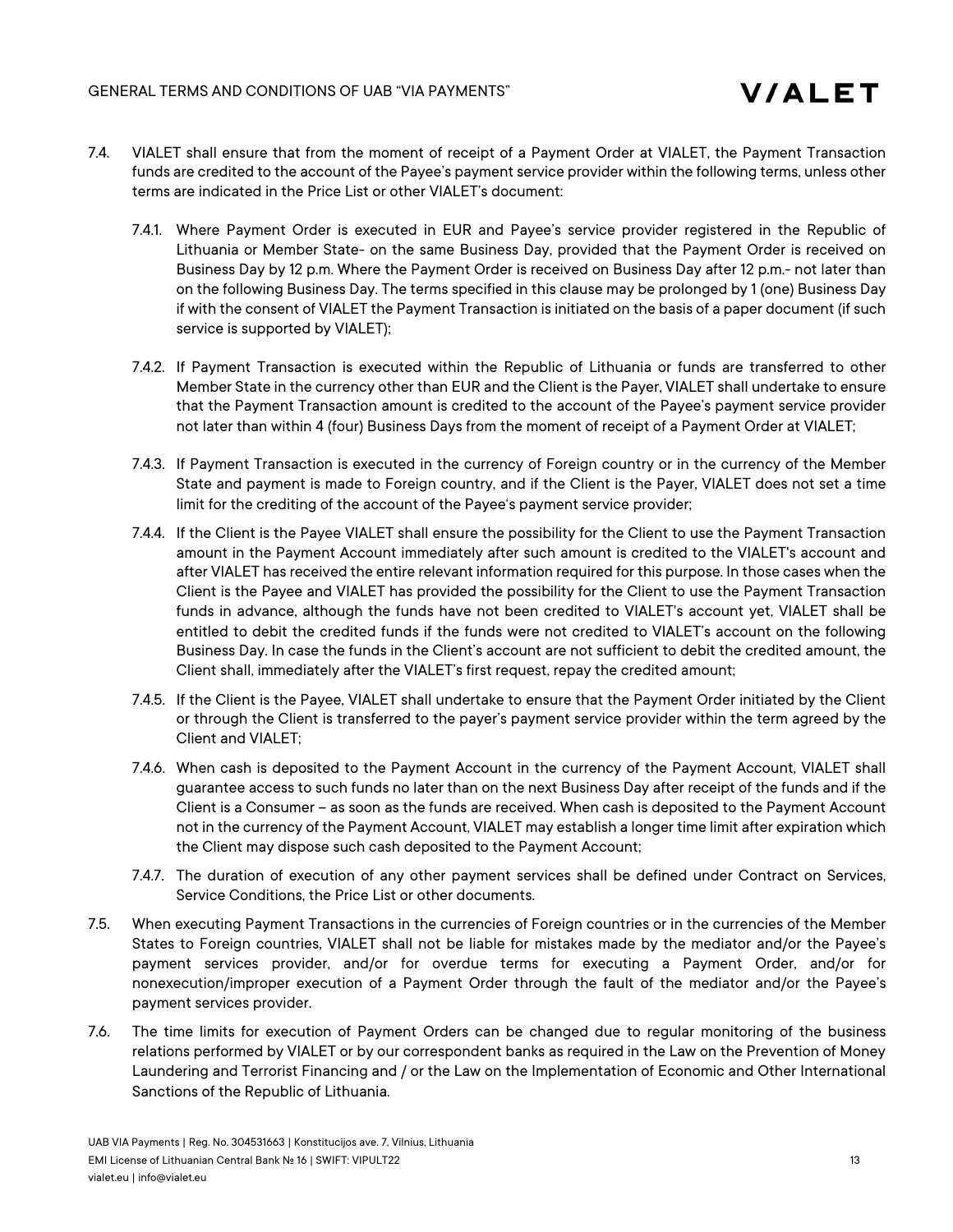- 7.7. VIALET reserves the right to store information about any Payment Order submitted, as well as recording and storing information about any Payment Transactions executed. Records mentioned in this clause shall serve as an evidence confirming the submission of Payment Orders and/or executed Payment Transactions for the Client and/or third parties, who have the right to receive such data under the basis established by the legislation.
- 7.8. VIALET has the right but not an obligation to refrain from execution of a Payment Order in case of a reasonable doubt whether the Payment Order has been submitted by the Client or its Representative, and/or whether the Payment Order or the submitted documents are legitimate. In such cases, VIALET has the right to demand that the Client additionally confirms the submitted Payment Order and/ or submits documents confirming the rights of persons to manage the funds held in the Payment Account or other documents indicated by VIALET in a way acceptable to VIALET at the expense of the Client. In cases mentioned in this clause, VIALET acts with the aim to protect legal interests of the Client, VIALET and/or other persons, thus VIALET does not undertake the responsibility for losses which may arise due to refusal to execute the submitted Payment Order.
- 7.9. Before executing the Payment Order submitted by the Client, VIALET has the right to request from the Client a proof (including documentary evidence) of documents which prove the legal source of funds or purpose related to the Payment Order. In case the Client does not submit such documents or VIALET has doubts in its veracity, VIALET has the right to refuse to execute the Payment Order.
- 7.10. VIALET has the right to involve third parties to partially or fully execute the Payment Order, if the Client's interests and/or the essence of the Payment Order require so. In the event that the essence of the Payment Order of the Client requires sending and executing the Payment Order further by another financial institution, but this institution suspends the Payment Order, VIALET is not responsible for such actions of the financial institution but makes attempts to find out the reasons for the suspension of the Payment Order.
- 7.11. If money transferred by the Payment Order is returned due to reasons beyond the control of VIALET (inaccurate data of the Payment Order, the account of the Payee is closed, etc.), the returned amount is credited to the Payment Account. Commission Fees paid by the Payer for the Payment Order execution are not returned, and other fees related to returning of money and applied to VIALET can be deducted from the Payment Account.
- 7.12. Payment Orders initiated by Client via Website may be standard and urgent. The manner of the Payment is selected by the Client. If the Client does not select the payment manner, it is considered that the Client has initiated a standard Payment Order.

# 8. INFORMATION PROVIDED TO THE CLIENT ON PAYMENT TRANSACTIONS

- 8.1. Before starting the execution of the Payment Transaction initiated by the Client (Payer), at the request of such Client VIALET must provide to the Client the information about the maximum time of execution of such Payment Transaction, the Commission Fee due and the manner in which the amount of the Commission Fee is unbundled. The Client may get familiarised with the aforementioned information on the Website.
- 8.2. VIALET shall provide in the Statement to the Client (Payer) the following information related to payment services provided by VIALET and about the amounts of Payment Transactions debited from the Payment Account:
	- 8.2.1. the information enabling the Client (Payer) to identify each Payment Transaction and the Payee related information;
	- 8.2.2. the Payment Transaction amount in the currency in which such amount is debited from the Payment Account, or in the currency specified in the Payment Order;
	- 8.2.3. the amount of the Commission Fee for the Payment Transaction (where more than one Commission Fee applies to the same Payment Transaction, all the fees will be shown separately), or interest paid by the Client (Payer) for such Payment Transaction;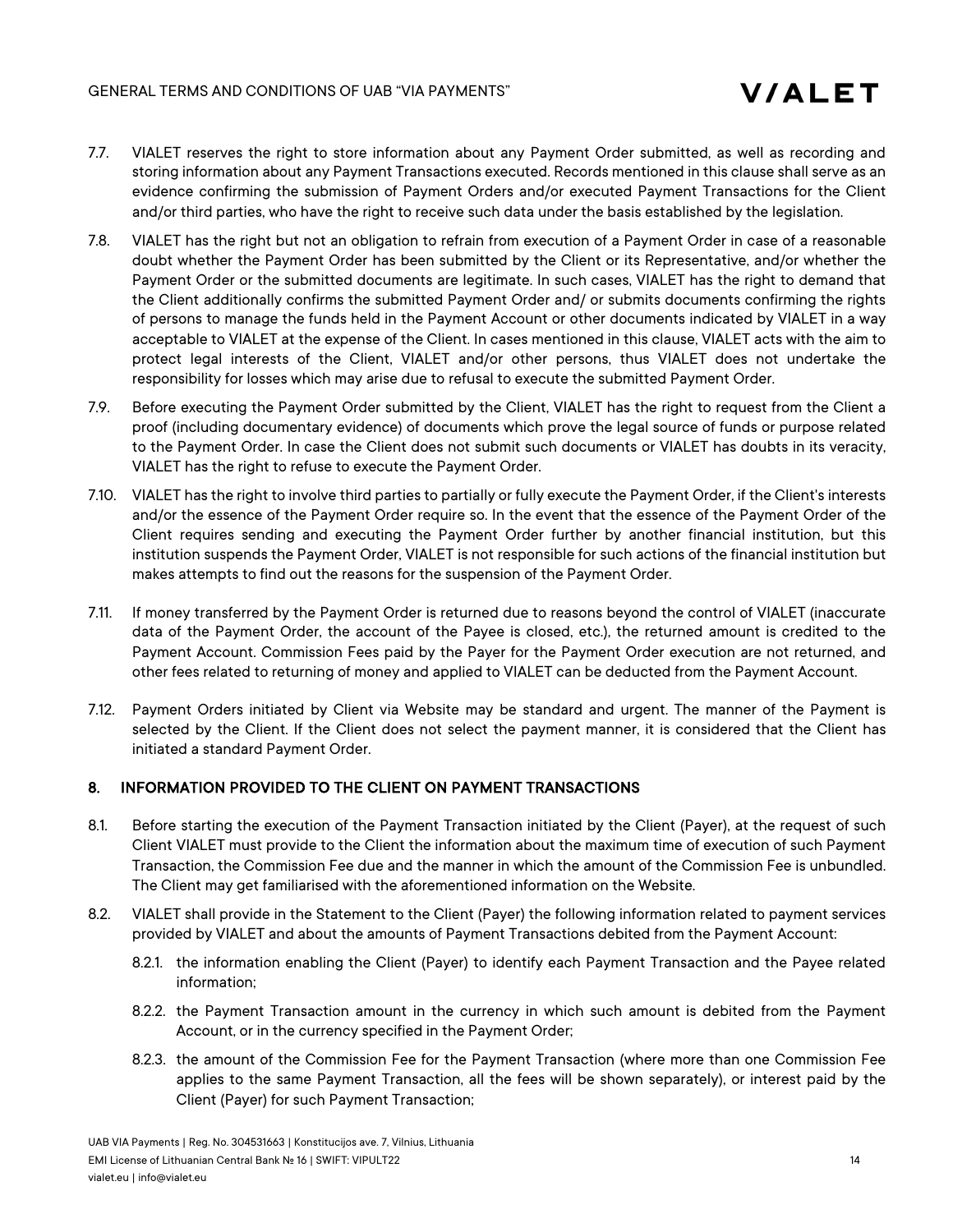

- 8.2.4. the currency exchange rate applied by VIALET and the Payment Transaction amount after exchange of currency, if the execution of the Payment Transaction involved the exchange of currency;
- 8.2.5. the date of debiting the Payment Account.
- 8.3. VIALET shall provide in the Statement to the Client (Payee) the following information about the amounts of Payment Transactions credited to the Payment Account:
	- 8.3.1. the information enabling the Customer (Payee) to identify the Payment Transaction and the Payer as well as the details of the Payment Order transmitted alongside the Payment Transaction;
	- 8.3.2. the Payment Transaction amount in the currency in which the amount is credited to the Payment Account;
	- 8.3.3. the amount of the Commission Fee for the Payment Transaction (where more than one Commission Fee applies to the same Payment Transaction, all the fees will be shown separately), or interest paid by the Client (Payee) for such Payment Transaction;
	- 8.3.4. the currency exchange rate applied by VIALET and the Payment Transaction amount prior to currency exchange, if the execution of the Payment Transaction involved the exchange of currency;
	- 8.3.5. Payment Account crediting date.
- 8.4. The Client may obtain the Statement by reviewing and/or saving and/or printing it after logging into Client's Personal Profile in VIALET App or Website.
- 8.5. Where the Client, who is a Consumer, requests to terminate the Account Agreement, VIALET shall issue to such Client free of charge in writing or using any other durable medium selected by VIALET the Statement containing information on Payment Transactions executed in such Payment Account within the last 36 (thirty-six) months, and where less than 36 (thirty-six) months have elapsed after the day of conclusion of the Account Agreement, during all such period. The Statement shall be issued in the following manner: the Client must himself/herself save and/or print the Statement before the termination of the Account Agreement, and this shall be considered to be the appropriate manner of issue of the Statement.

# 9. SECURITY AND CORRECTIVE MEASURES

#### 9.1. Obligations of the Client related with Payment Instruments and Authorization means

- 9.1.1. The Client authorised to use a Payment Instrument must:
	- 9.1.1.1. use the Payment Instrument in observance of conditions regulating the issuance and use of the Payment Instrument as specified in the General Conditions and/or Contract on Services and/or Service Conditions;
	- 9.1.1.2. having found out that the Payment Instrument has been stolen or lost in any other matter, suspecting or obtaining information about illegal acquisition of the Payment Instrument or unauthorised use thereof as well as about the facts or suspicions that personalised security data of the Payment Instrument (including the means of identification) have become known or might be used by third parties, via email, phone call or using communications options in Personal Profile promptly notify VIALET or any other entity specified thereby in observance of conditions regulating the issuance and use of the Payment Instrument.
- 9.1.2. Having received the Payment Instrument, the Client, must promptly take all actions (including those specified in General Conditions, Contract on Services and Service Conditions) to safeguard the personalised security data of the received Payment Instrument.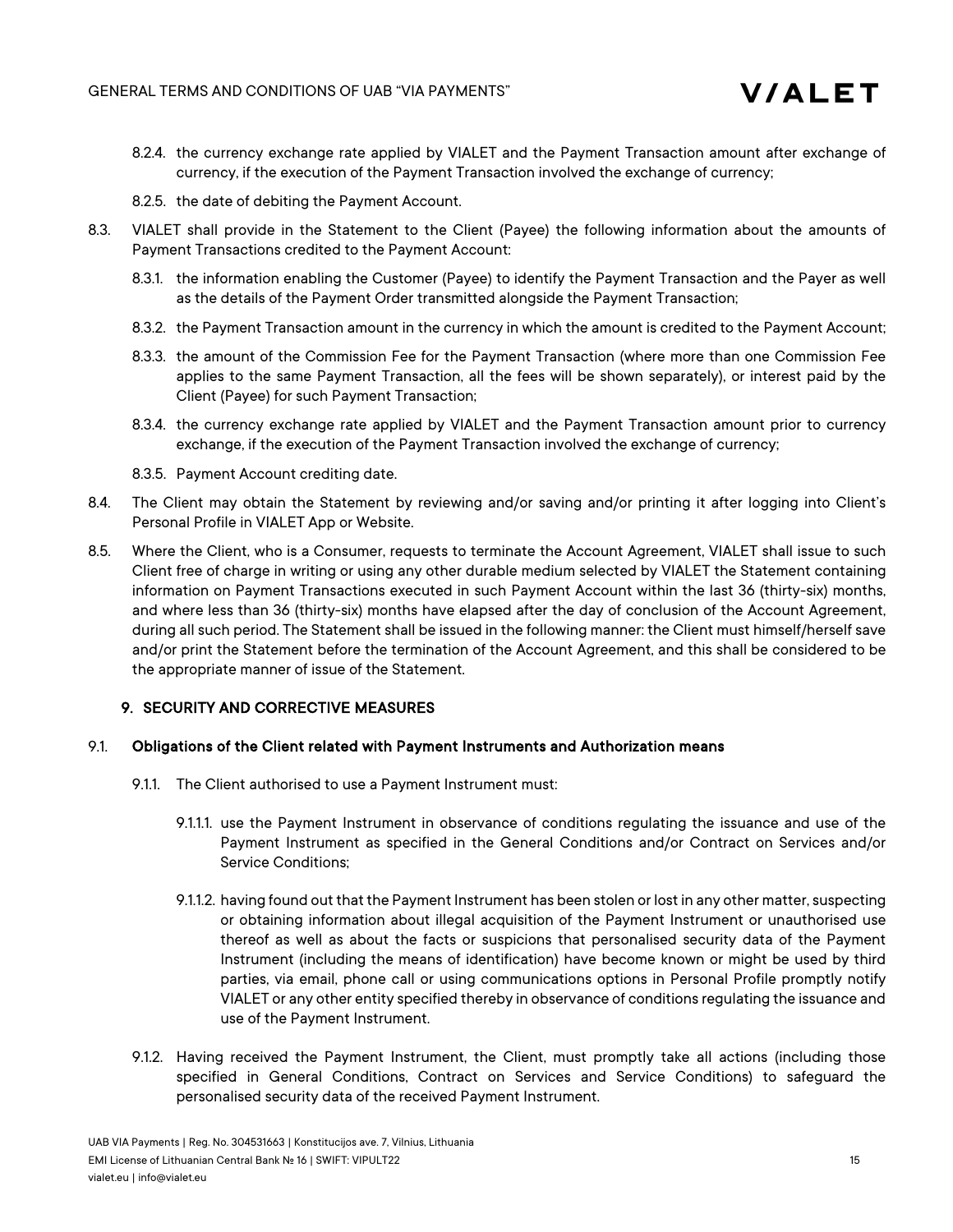- 9.1.3. The Client undertakes to protect and not to disclose any Passwords, Authorization code or PIN created by Client or provided to Client under the Contract on Service or other personalized security means to third parties and not to allow other persons to use Services under the name of the Client. If the Client has not complied with this obligation and/or could, but have not prevented it and/or performed such actions on purpose or due to its own negligence, the Client fully assumes the losses and undertakes to reimburse the losses of other persons incurred due to the indicated actions of the Client or its failure to act.
- 9.1.4. In the event of loss of Password, Authorization code or PIN by the Client or disclosure of them, or in case a real threat has occurred or may occur to the Payment Account, the Client undertakes to change the Passwords and PIN immediately or, if the Client does not have a possibility to do that, notify VIALET thereof immediately (not later than within one Business Day) via email, phone call or using communications options in Personal Profile. VIALET shall not be liable for consequences that have occurred due to the notification failure.
- 9.1.5. After VIALET receives the notification from the Client as indicated above VIALET shall immediately suspend access to the Payment Account, block the Payment Instrument and provision of VIALET Services until a new Password/ Authorization code is provided/created for the Client.
- 9.1.6. VIALET draws the attention of the Client to the fact that the email linked to the Client's Personal Profile and also other instruments (e.g. mobile device, mobile phone number), which are linked at the Client's choice to its Personal profile with VIALET, are used as instruments for communication or identification of the Client, therefore these means and logins to them shall be strictly protected by the Client. The Client is completely responsible for safety of its email passwords and all the other means it uses, such as passwords, PINs, payment card CSV and other private credentials. The mentioned data is a secret information and the Client is responsible for its disclosure and for all operations performed after this data is used by the Client for a relevant Payment Account or another Payment Instrument is entered. VIALET recommends memorizing passwords and not to write them down or enter in any instruments where they may be seen by other persons.
- 9.1.7. VIALET points out that the VIALET App is directly linked to a specific phone number. This means that if the Client loses the phone number used during onboarding, the Client will lose the opportunity to access the Payment Account through the VIALET App.

#### 9.2. Blocking of the Account and Payments Instruments

- 9.2.1. VIALET reserves the right to suspend Payment Transactions, to block the Payment Account and/or the Payment Instrument or suspend any other Service at any time:
	- 9.2.1.1. for objectively justified reasons relating to the security of funds available in the Payment Account and/or security of the Payment Instrument, suspected unauthorised or fraudulent use of funds available in the Payment Account and/or the Payment Instrument, or to the increased risk that the Client might be unable to fulfil his payment obligation to VIALET (including the cases when the Payment Instrument being used allows using the credit granted by VIALET);
	- 9.2.1.2.where the VIALET finds out that the Payment Instrument has been stolen or lost in any other manner, suspects or obtains information about illegal acquisition of the Payment Instrument or unauthorised use thereof as well as about the facts or suspicions that personalised security data of the Payment Instrument (including means of Authorization) have become known or might be used by third parties, or where VIALET has reasonable suspicions that funds available in the Payment Account and/or the Payment Instrument might be illegally used by third parties or that the Payment Account and/or the Payment Instrument might be or has been used for illegal activities;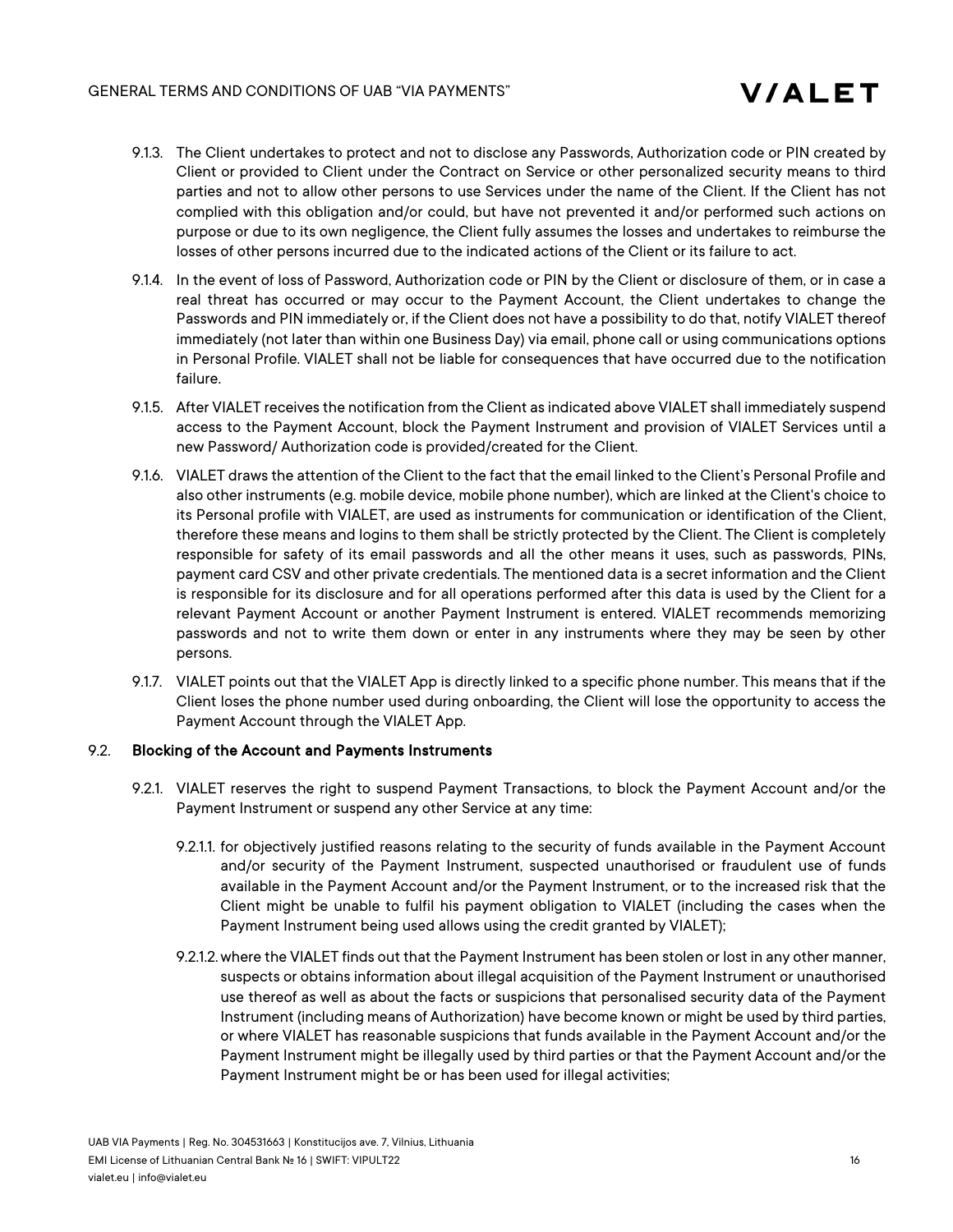- 9.2.1.3. if the Client is in breach of the General Conditions and/or Account Agreement and/or other Contract on Service;
- 9.2.1.4. in the cases provided for by clause 4.3 of the General Conditions, Service Conditions, Contract on Service or legal acts.
- 9.2.2. In the cases provided above, VIALET shall notify the Client in the manner specified in the General Conditions or Contract on Service or in any other manner acceptable to VIALET (e.g., by phone, e-mail, VIALET App) about the blocking of the Payment Account and/or Payment Instrument and about the reasons for such blocking, doing its best to notify the Client before the blocking and no later than immediately after the blocking, except in the cases when the provision of such information would impair the safeguards or is prohibited by legal acts.
- 9.2.3. Access to Payment Account shall be disabled on the Client's initiative if the Client gives a relevant instruction to VIALET in writing or in other manner agreed between the Parties in Contract on Services.
- 9.2.4. VIALET shall cancel the blocking of the Payment Account and/or the Payment Instrument when the reasons for the blocking cease to exist or when the blocking has been initiated by the Client -if VIALET receives the respective written request of the Client (unless General Conditions or Contract on Service establish otherwise). VIALET shall have the right to replace the blocked Payment Instrument by a new one.
- 9.2.5. VIALET shall not be held liable for the Client's losses incurred as a result of blocking of the Payment Account and/or the Payment Instrument or suspending the Service, where such blocking or suspending has been performed in observance of the procedure established in the General Conditions, Service Conditions, Contract on Service or legal acts and according to the terms specified in the aforementioned documents.
- 9.2.6. VIALET may deny an account information service provider or a payment initiation service provider access to a Payment Account for objectively justified and duly evidenced reasons relating to unauthorised or fraudulent access to the Payment Account by that account information service provider or that payment initiation service provider, including the unauthorised or fraudulent initiation of a Payment Transaction. In such cases VIALET shall inform the Client that access to the Payment Account is denied and the reasons therefore. VIALET shall allow access to the Payment Account once the reasons referred to in this for denying the access of the account information service provider and/or of the payment initiation service provider to the Payment Account no longer exists.

#### 9.3. Notifications of the Client regarding unauthorised or incorrectly executed Payment Transactions

- 9.3.1. The Client shall have a duty to see and check the Statements at least once a month. A failure to inspect the Payment Account balance shall not release the Client from performance of its duties.
- 9.3.2. The Client must notify VIALET in writing of unauthorised or incorrectly executed Payment Transactions as well as of any other mistakes, inconsistencies or irregularities in the Statement. The Notification must be submitted immediately (within 5 (five) Business Days of finding out about the circumstances mentioned in this clause) and in any case no later than within 60 (sixty) calendar days of the day on which VIALET, in the opinion of the Client, executed an unauthorised Payment Transaction or incorrectly executed a Payment Transaction.
- 9.3.3. The Client, who is a Consumer or a natural person engaged in economic–commercial or professional activities, must promptly notify VIALET in writing of unauthorised or incorrectly executed Payment Transactions (within the time limit established in clause 9.3.2) and in any case no later than within 13 (thirteen) months of the day of debiting the funds from the Payment Account. These time limits shall not apply in those cases when VIALET has not notified the Client of such unauthorised or incorrectly executed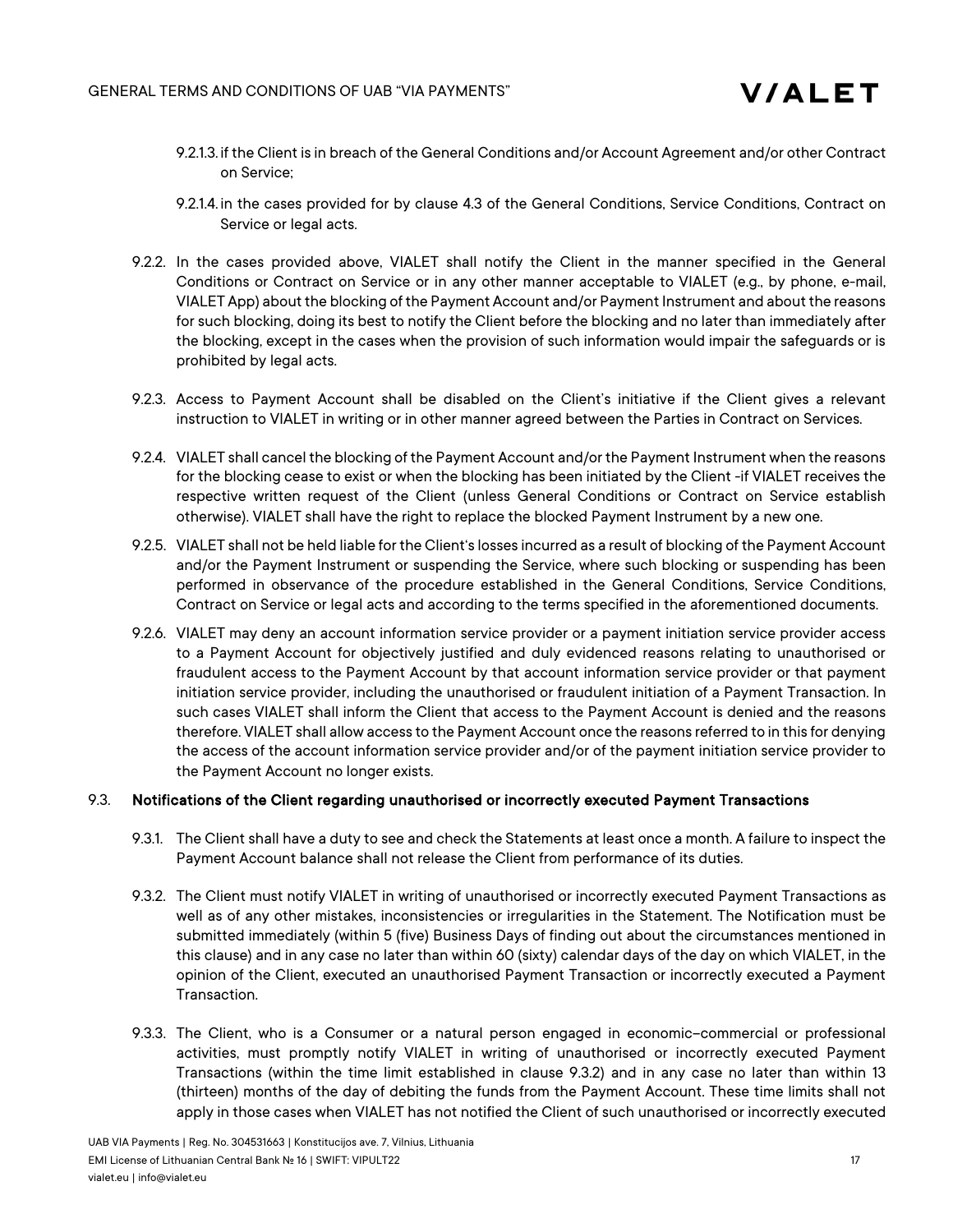Payment Transaction or has failed to provide conditions for the familiarisation with it in observance of the procedure established in the General Conditions or Contract on Service. The Client, who is not a Consumer or a natural person engaged in economic–commercial or professional activities, must notify VIALET in writing of unauthorised or incorrectly executed Payment Transactions within the time limit established in clause 9.3.2.

9.3.4. Where the Client fails to notify VIALET of unauthorised or incorrectly executed Payment Transactions within the time limit established above, it shall be considered that the Client has unconditionally confirmed Payment Transactions executed in the Payment Account.

### 9.4. Liability of the Client for unauthorised use of the Payment Instrument and liability of VIALET for unauthorised Payment Transactions

- 9.4.1. If the Client denies authorizing the Payment Transaction which has been authorized or states that the Payment Transaction has been executed improperly, VIALET is obliged to prove that the authenticity of the Payment Transaction has been confirmed, it has been registered properly and recorded into accounts, and it has not been affected by any technical or any other glitches.
- 9.4.2. Where the Client, who is not a Consumer, denies that it has authorised the executed Payment Transaction, the use of the Payment Instrument registered by VIALET shall constitute sufficient proof that the Client has authorised the Payment Transaction or acted fraudulently or with intent, or by gross negligence has failed to fulfil one or more obligations established under clauses 9.1.1 – 9.1.2 of the General Conditions.
- 9.4.3. Where the Client, who is a Consumer, denies that he/she has authorised the executed Payment Transaction, the Payment Instrument's use registered by VIALET shall not necessarily be sufficient proof that the Client has authorised the Payment Transaction or has acted unfairly or deliberately, or has failed to fulfil one or several duties specified in clauses 9.1.1–9.1.2 of the General Conditions.
- 9.4.4. Upon receipt of a respective notification of the Client (Payer) within the time limits specified General Conditions or having established that the Payment Transaction has not been authorised by the Client, VIALET shall, without undue delay, but no later than by the end of the next Business Day, return to the Client the amount of such unauthorised Payment Transaction and restore the balance of the Payment Account from which the amount was debited which would have existed if such unauthorised Payment Transaction would not have been executed, unless VIALET has reasonable grounds to suspect fraud. VIALET shall also ensure that the Payer does not incur losses because of interest payable to or receivable from VIALET.
- 9.4.5. The Customer (Payer), who is a Consumer, shall bear the losses relating to unauthorised Payment Transactions up to EUR 50 (fifty euro), where such losses are incurred as a result of:
	- 9.4.5.1.the use of a lost or stolen Payment Instrument;

9.4.5.2.the misappropriation of the Payment Instrument.

If the Client is not a Consumer and/or the Payment Transaction is executed in the currency of a Member State to/from a Foreign Country or in the currency of a Foreign Country, the Client bears all losses.

9.4.6. The Client (Payer) shall bear all losses relating to unauthorised Payment Transactions, if such losses were incurred because of Client's failure to fulfil one or several duties specified in clauses 91.1– 9.1.2 of the General Conditions due to fraudulent or deliberate acts or gross negligence.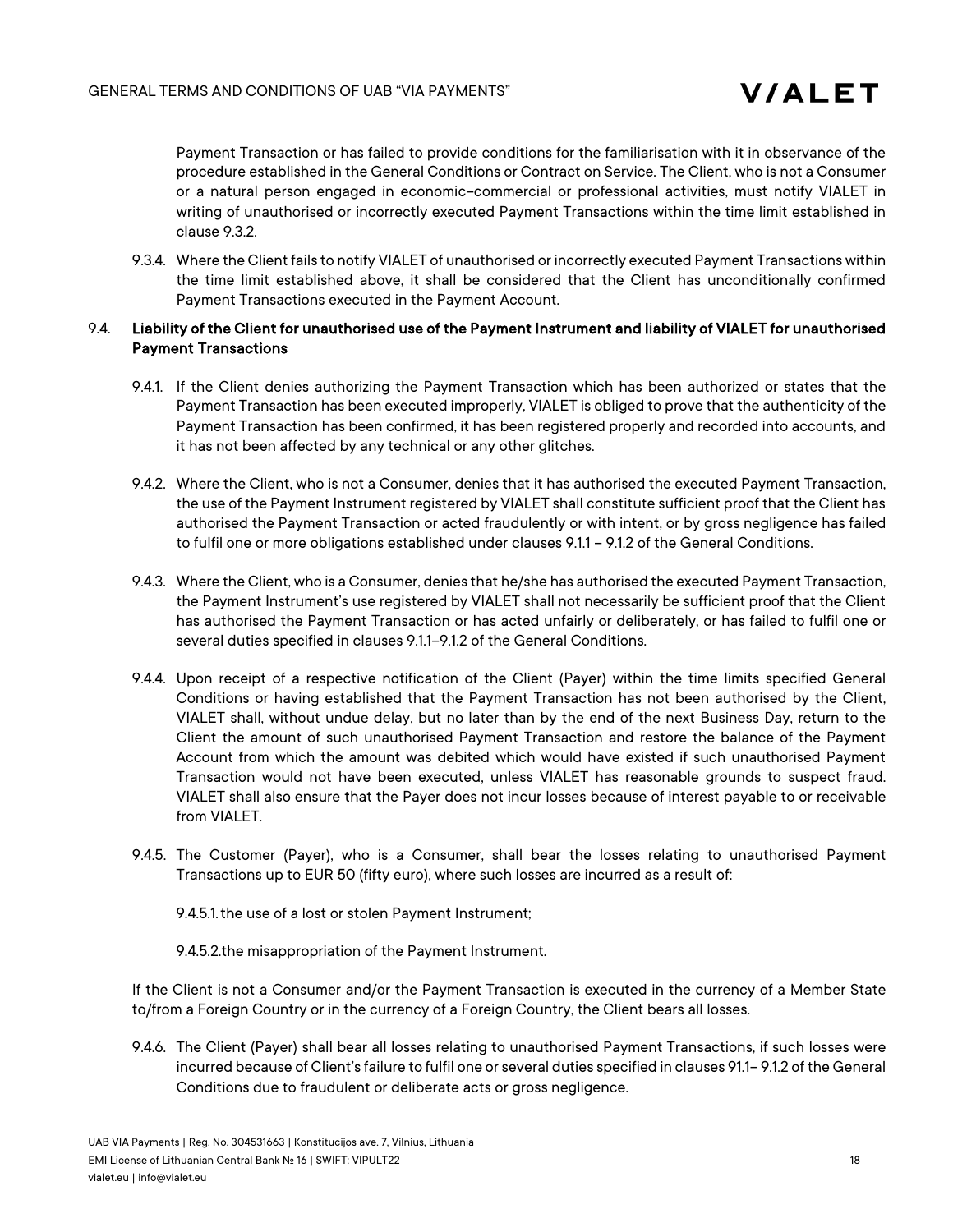- 9.4.7. Where VIALET does not create conditions for notifying, at any time, of the lost, stolen or misappropriated Payment Instrument, VIALET shall bear the losses resulting from unauthorised use of the Payment Instrument, unless the Client has acted unfairly.
- 9.4.8. Where the Payer lodges a claim with VIALET concerning the Payment Transaction not authorised by Payer and executed by VIALET, the Payee of the funds of which is the Client, such Client (Payee), as the recipient of the funds of the aforementioned Payment Transaction without valid grounds, must immediately repay to VIALET the amount of the aforementioned Payment Transaction transferred to Payee's Account and agrees with debiting of the funds of such Payment Transaction by VIALET from Payee's Payment Account.
- 9.4.9. Where the Client (Payer) lodges a claim with VIALET concerning the Payment Transaction not authorised by Client and executed by VIALET, and VIALET repays to the Client the funds of such Payment Transaction, but later it is established that the Payment Transaction was authorised properly or there are other grounds set out by legal acts for rejecting the Client's claim (e.g., fraud), such Client, as the recipient of the funds without valid grounds must immediately repay such funds to VIALET and agrees with debiting of the funds of such Payment Transaction by VIALET from Client's Payment Account.

### 9.5. Liability of VIALET for the proper execution of Payment Transactions

- 9.5.1. VIALET shall credit the funds to and debit them from the Payment Account according to the unique identifier specified in the Payment Order, i.e. account number (IBAN). If the Payment Order is executed in accordance with account number stated in the Payment Order, it must deemed to have been duly executed.
- 9.5.2. VIALET shall have the right to transfer funds to the Payee or credit Payee's Payment Account based solely on the Payee's account number specified in the Payment Order even if the Payee's name (incl. first name and surname) in the Payment Order does not match the indicated account number. VIALET shall have the right but not an obligation to check whether the Payee's account number given in the Payment Order matches the Payee's name specified in the Payment Order. If VIALET performs the above referred check (e.g., for the purposes of prevention of money laundering and/or terrorist financing risk and/or fraud etc.) VIALET reserves the right not to execute a Payment Order if it has well-grounded doubts as to correspondence between the name of the Payee and the Payee's account number contained in the Payment Order.
- 9.5.3. Where the account number specified by the Payer is incorrect, VIALET shall not be held liable for nonexecution or incorrect execution of the Payment Transaction, but must take all possible measures to trace such Payment Transaction and seek the recovery of all funds of such Payment Transaction. VIALET shall have the right to transmit to the payment service provider of the Payer all information necessary to trace the Payment Transaction and to recover the funds, and where the recovery of the funds is impossible, VIALET shall provide to the Payer, upon submission of the latter's request in writing or using other durable medium, the available information which, in the opinion of VIALET, is necessary for the Payer for invoking legal measures to recover the funds.
- 9.5.4. Where the Payment Order is initiated directly by the Payer, the Payer's payment service provider shall be held liable to the Payer for the correct execution of the Payment Transaction. Where the Payer's payment service provider knows and can confirm to the Payer and to the Payee's payment service provider that the Payee's payment services provider received the amount of the Payment Transaction, the Payee's payment service provider shall be responsible to the Payee for the correct execution of the Payment Transaction and must ensure that the Payer does not incur any losses because of interest payable or receivable from Payer.
- 9.5.5. Where VIALET as the payment service provider of the Client (Payer) becomes liable under clause 9.5.4 of the General Conditions, VIALET shall immediately refund to the Client (Payer) the amount of the nonexecuted or incorrectly executed Payment Transaction or shall restore the balance of the Payment Account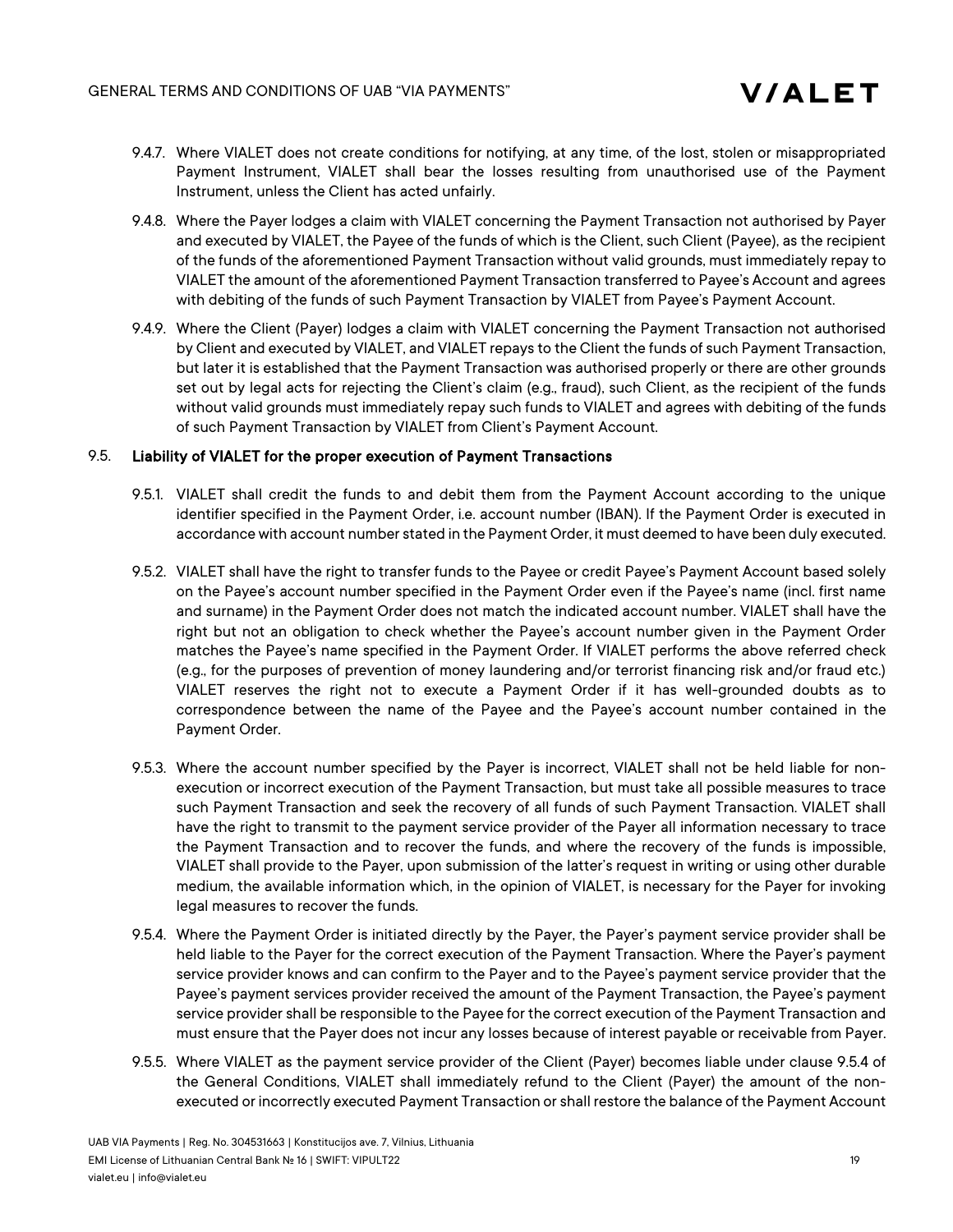from which such amount was debited, which would have remained if such incorrect Payment Transaction would not have been executed.

- 9.5.6. Where VIALET as the payment service provider of the Client (Payee) becomes liable under clause 9.5.4 of the General Conditions, VIALET shall immediately credit the Payment Transaction amount to the Payment Account of the Client (Payee) and/or shall make such amount available to the Client (Payee). Where VIALET receives the Payment Transaction amount intended to the Client (Payee) and cannot credit that amount to the Payment Account of the Client (Payee), VIALET shall immediately, no later than within 2 (two) Business Days, return the Payment Transaction amount to the Payer.
- 9.5.7. Where, upon initiation of a Payment Order by the Client, the Payment Transaction is not executed or is executed incorrectly, VIALET, at the request of such Client, must immediately and free of charge take measures to trace the Payment Transaction and notify the Client of the results of its search.
- 9.5.8. VIALET shall indemnify to the Client the full Commission Fee and interest due from the Client because of the non-execution or incorrect execution of the Payment Transaction through VIALET's fault and shall ensure that the Client does not incur losses because of interest receivable from VIALET.
- 9.5.9. Provisions of clauses 9.5.4-9.5.8 of the General Conditions shall apply when the Client is a Consumer and the Payment Transaction is executed to or from a Member State. Otherwise, i.e. when the Client is not a Consumer and/or a respective Payment Transaction is executed in any currency to or from a Foreign Country, VIALET shall be held liable for the incorrect execution of the Payment Transaction only when the Payment Transaction is incorrectly executed through the fault of VIALET and shall not be held liable for mistakes made by third parties.
- 9.5.10. VIALET shall not be held liable for additional costs or indirect losses (lost income, profit, etc.) incurred by the Client and related with non-executed or incorrectly executed Payment Transaction. VIALET shall be held liable only for the direct losses of the Client arising through the fault of VIALET.
- 9.5.11. VIALET shall not be held liable for mutual claims of the Payee and the Payer and shall not settle such claims. The Client may lodge to VIALET only such claims which are related to the non-fulfilment or inadequate fulfilment of the VIALET's obligations.

#### 9.6. Conditions of refunding to the Payer of amounts of Payment Transactions initiated by or through the Payee

- 9.6.1. The Client (Payer) shall have the right to recover the full amount of the authorised and already executed Payment Transaction initiated by or through the Payee (hereinafter these Payment Transactions referred to in this paragraph – Transactions) and the Payer shall not incur losses because of interest payable to or receivable from VIALET, provided that both of the following conditions are met:
	- 9.6.1.1. when authorising a Transaction its precise amount is not specified;
	- 9.6.1.2.the Transaction amount exceeds the amount which could have been reasonably expected by the Client (Payer) considering his previous expenditure, terms and conditions of the Contract on Services and other circumstances, except for the circumstances relating to the exchange of currency, when upon executing a Transaction the currency exchange agreed between the Client and VIALET (e.g., the Reference Exchange Rate) was applied. If, upon giving the consent to execute the Transaction, the Client indicates the maximum permissible amount of such Transactions (one Transaction or several such Transactions executed over a certain period), it shall be considered that such particular maximum amount of the Transactions could have been reasonably expected by the Client;
	- 9.6.1.3.at the request of VIALET, the Client must immediately provide information about the existence of the conditions specified in clauses 9.6.1.1–9.6.1.2 of the General Conditions.
- 9.6.2. The Client (Payer) shall not be entitled to the refund of amounts of Transaction initiated by or through the Payee under clause 9.6.1 of the General Conditions, if the Client (Payer) has given consent directly to VIALET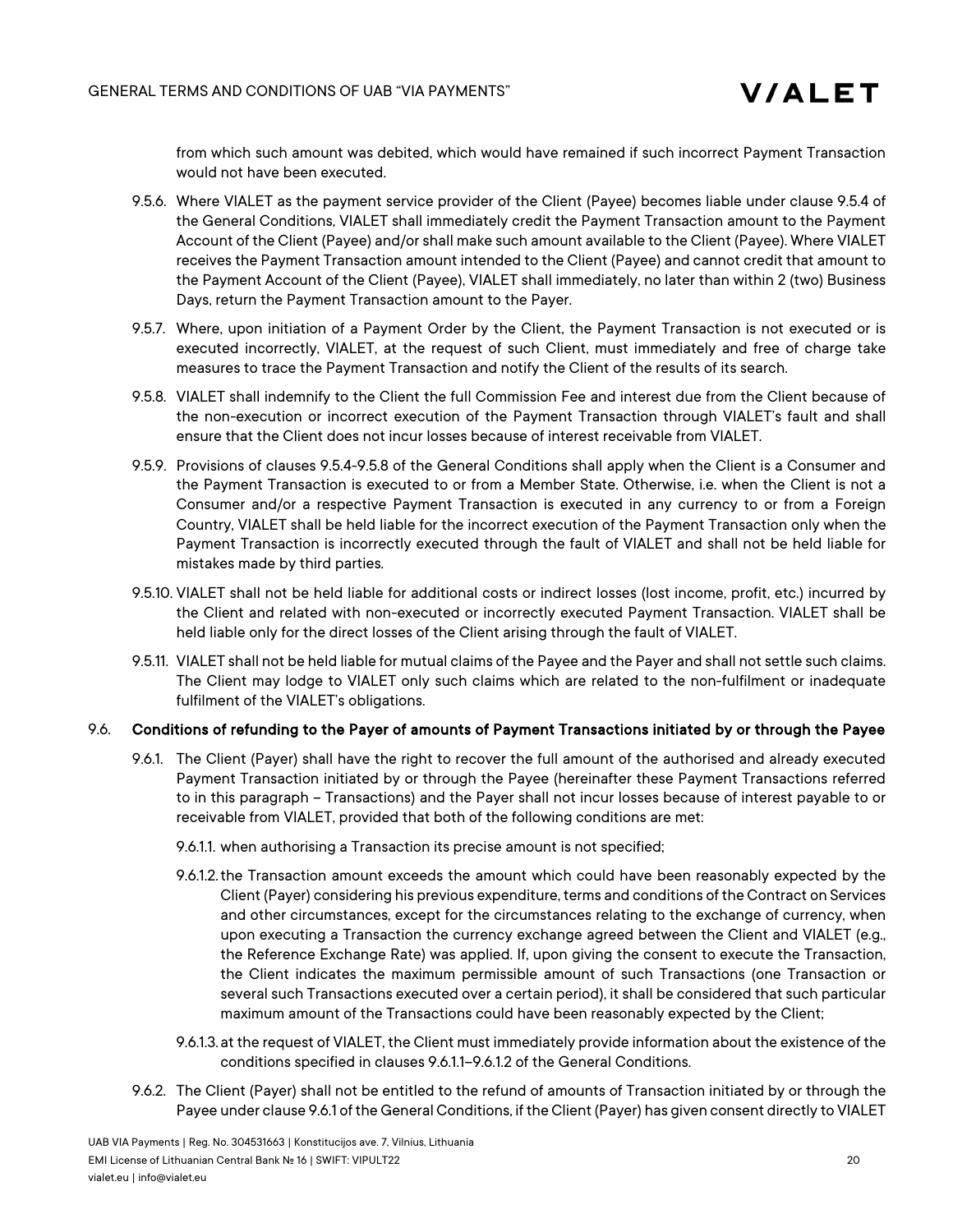and VIALET or the Payee has furnished the Client (Payer) in the agreed manner with the information about the future Payment Transaction or created conditions to get familiarised with it at least four weeks before the planned execution of the Transaction.

- 9.6.3. The Client (Payer) shall have the right to ask VIALET to refund the amount of the Transaction initiated by or through the Payee within 8 (eight) weeks of the day on which the funds were debited from the Payment Account.
- 9.6.4. Upon receipt of the request of the Client (Payer) to refund the Transaction amount, VIALET shall refund the full amount within 10 (ten) Business Days or shall state the reasons for its refusal to refund such amount and the procedure of appealing against the refusal. VIALET shall have the right to refund the amount of the Transaction to the Payer without investigating the conditions provided for in clause 9.6.1 of the General Conditions and the fact of existence of the circumstances and to take into consideration only the respective request of the Payer. If the Transaction amount is refunded to the Payer, the Commission Fees paid to VIALET and related with the execution of such Transaction shall not be refunded.
- 9.6.5. Where, in case indicated in clause 9.6.1 of the General Conditions, the Payee is a Client, such Client, on request of VIALET, must immediately furnish VIALET with the documents and information specified thereby pertaining to the Transactions. When the Transaction amount is refunded by VIALET to the Payer, the Payee (Client) of such Transaction amount must immediately return to VIALET the amount of the aforementioned Transaction and agrees with the debiting of the funds of such Transaction from Payee's Payment Accounts.
- 9.6.6. The Client (Payer), who is not a Consumer, shall not be subject to the provisions of clauses 9.6.1–9.6.5 of the General Conditions and shall not be eligible to recover the Transaction amount.
- 9.7. VIALET shall inform the Client about the suspected or actual fraud committed by other parties or about threats to security of payment services by publishing a notification in Website, or by phone, VIALET App message or in other manner that is safe at that time and is best suited to the existing situation.

# 10. COMMISSION FEES, INTEREST AND EXCHANGE RATE

- 10.1. Services provided by VIALET to the Client are paid services, for which payment is set as a Commission Fee in the form of fees, commission, interest etc.
- 10.2. The amount and procedure of payment for Services rendered to the Client are determined by the Price List in force at the time of rendering the Services, except where the amount and procedure of payment of such Services is stipulated in the Contract on Services.
- 10.3. The Client confirms being carefully studied the prices and terms of payment services and other VIALET Services that are applied and relevant to the Client.
- 10.4. VIALET has the right to deduct the Commission Feesfor rendered Services from any Payment Account opened by the Client with VIALET.
- 10.5. VIALET Commission Fees are deducted in default currency of the Payment Account, unless otherwise indicated in the Price List and/or Contract on Services.
- 10.6. The Client undertakes to ensure a sufficient amount of money in the Payment Account in order to allow to VIALET to deduct it as the Commission Fee according to the Price List. If the amount of funds in the indicated currency is insufficient to pay the Commission fee, VIALET has the right, but not the obligation, to exchange money on the Payment Account in another currency into a necessary currency by applying the Reference Exchange Rate. If there is money in several different currencies, VIALET may choose the currency for exchange at its discretion.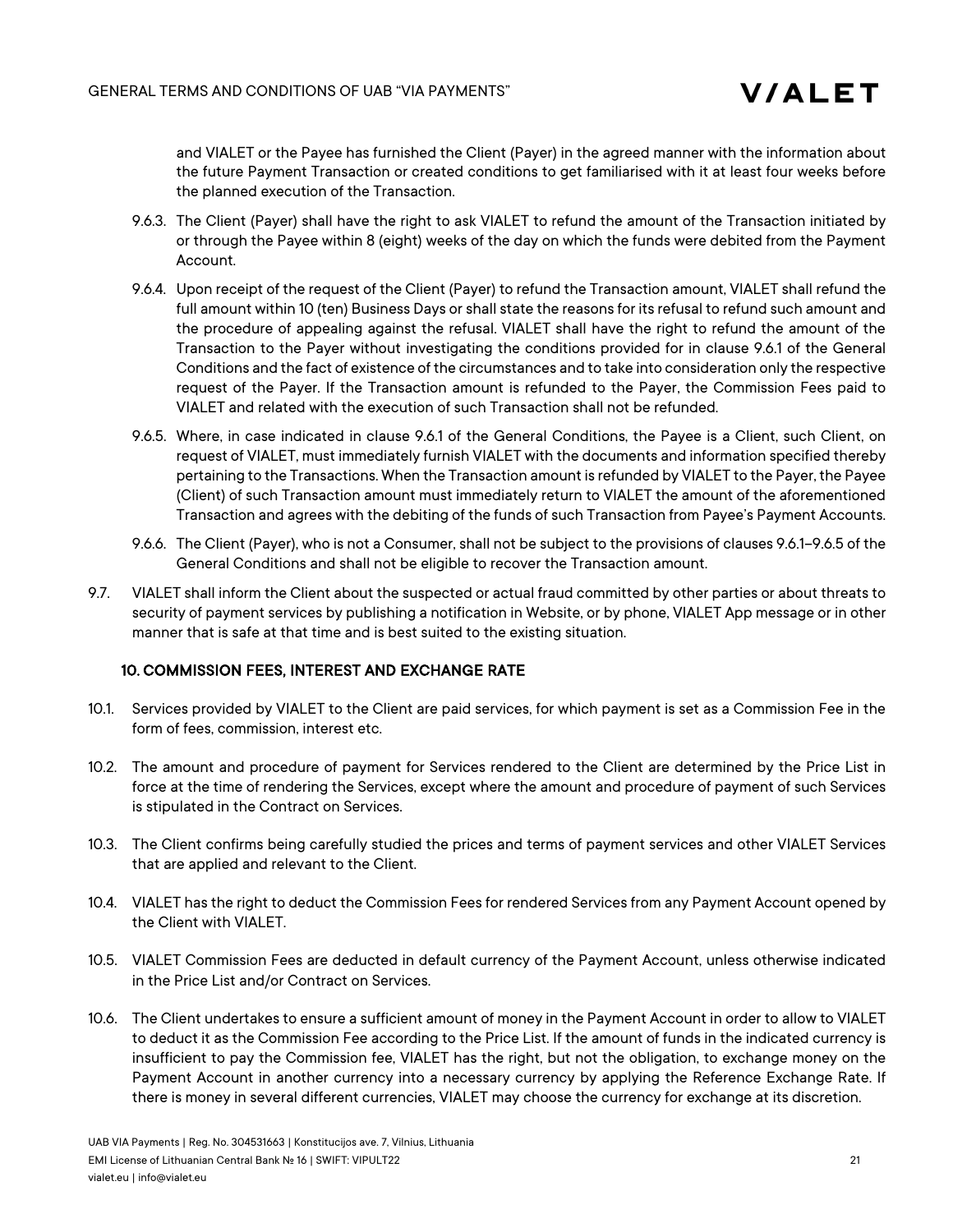- 10.7. The Client, having failed to pay VIALET the remuneration for provided Services, at the demand of VIALET must pay Penalty for each day overdue.
- 10.8. A revised Reference Exchange Rate and a revised Reference Interest Rate shall be applied by VIALET immediately without a separate warning. The Client can obtain information about changes in Website, unless VIALET and the Client have agreed otherwise.

### 11. PROHIBITED ACTIVITIES

- 11.1. The Client using VIALET Services is prohibited from:
	- 11.1.1. not complying with the General Conditions, Contracts on Services, legal acts, including but not limited to, anti-money laundering and counter-terrorist financing legal acts;
	- 11.1.2. violating the rights of VIALET and third parties to trademarks, copyrights, commercial secrets and other intellectual property rights;
	- 11.1.3. providing false, misleading or incorrect information to VIALET; refusing to provide information or undertake other actions that are reasonably requested by VIALET;
	- 11.1.4. providing to third parties false, misleading or incorrect information about VIALET and cooperation with VIALET;
	- 11.1.5. executing or receiving transfers of illegally acquired funds, if the Client is aware of or should be aware of it;
	- 11.1.6. using Services of VIALET in a way which causes losses, liability or other negative legal consequences or damage to the business reputation of VIALET or third parties;
	- 11.1.7. using VIALET Services from countries that are not acceptable to VIALET;
	- 11.1.8. spreading computer viruses and undertaking other actions that could cause System malfunctions, information damage or destruction and other damage to the System, equipment or information of VIALET;
	- 11.1.9. undertaking any other deliberate actions which could disturb the provision of VIALET Services to the Client or proper functioning of the System;
	- 11.1.10. organizing illegal gambling, illegal trading of stocks, indices, raw materials, currency (e.g. Forex) options, exchange-traded funds (ETF); providing of trade, investment or other services on currency exchanges, Forex markets and other electronic currency trading systems; engaging in illegal trade of tobacco products, alcohol, prescription drugs, steroids, weapons, narcotic substances and their attributes, pornographic production, unlicensed lottery, illegal software and other articles or products prohibited by the law;
	- 11.1.11. without a prior written consent of VIALET providing financial services, organizing legal gambling, lotteries, other specially licensed activities or activities requiring a permit. In case the Client intends to provide mentioned services using the Payment Account, the Client must inform VIALET in advance and shall have a valid license, issued by a member state of the European Union or a third country that has imposed equivalent or substantially similar requirements and is monitored by the competent authorities with respect to compliance with these requirements;
	- 11.1.12. registering a Payment Account by fictitious or someone else's name without having the power of attorney or registering a Payment Account using services of anonymous phone numbers or e-mail addresses provided by other individuals or websites;
	- 11.1.13. providing services that are prohibited by the law or contradict public order and moral principles;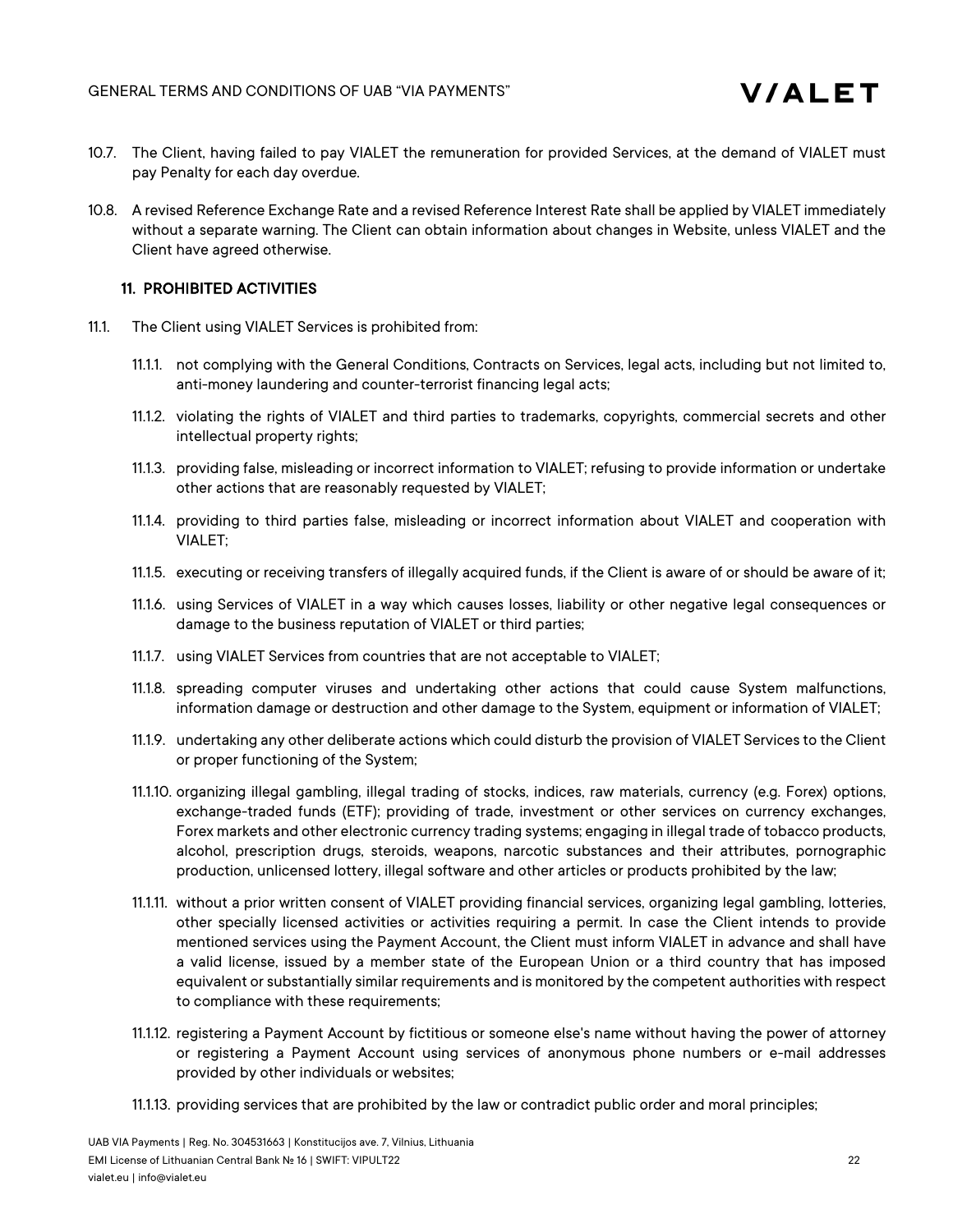

11.1.14. disclosing Authorization codes, passwords, PINs and other authentication means to third parties and allowing other persons to use Services under the name of the Client.

# 12. COMMUNICATION BETWEEN THE CLIENT AND VIALET

- 12.1. All notifications between the Parties must be of simple written form (i.e. prepared in the form of a respective document), excluding the cases established in legal acts, Contracts on Services or other documents submitted to VIALET (applications, questionnaires, etc.), when the notifications may be communicated verbally or must be of a notarial form. Documents communicated using the telecommunications terminal equipment or electronic means of communication (fax, internet, System, etc.) shall be equated to the documents of written form.
- 12.2. VIALET shall deliver notifications to the Client personally or by way of publishing:
	- 12.2.1. notifications of VIALET delivered personally shall be handed in or communicated directly to the Client, and also may be provided to the Customer via Client's Personal Profile, sent by post, e-mail, fax, communicated by phone and other electronic means of communication. If the notification is communicated verbally, VIALET shall have the right to record the conversation and keep its record in accordance with the procedure set out by legal acts;
	- 12.2.2. notifications of VIALET communicated by way of publishing shall be made available on the Website of VIALET. Such notifications may also be published in advertisements in press or other media.
- 12.3. Notifications communicated by the Parties shall be deemed to be received when after sending the notification the time period which is normally required for sending the information by respective means of communication expires, including the following cases when the notification is considered to be received:
	- 12.3.1. in the case of the notification which is communicated verbally (including by phone) at the moment of its verbal communication;
	- 12.3.2. in the case of the notification which is handed in personally on the day of handing it in;
	- 12.3.3. in the case of the notification which is sent by post within 5 (five) calendar days of the day of its sending, and in the case of the notification which is sent or received not from or not in the Republic of Lithuania – within 14 (fourteen) calendar days of the day of its sending;
	- 12.3.4. in the case of the notification which is sent via Client's Personal Profile or sent by e-mail, fax, SMS, other electronic means of communication – on the day of its sending, if it was sent during VIALET business hours, or on the next Business Day, if it was sent after VIALET business hours;
	- 12.3.5. notification published by VIALET on the day of its publishing;
	- 12.3.6. where the recipient acknowledges the receipt of the notification earlier than specified above on such day of acknowledgement by the recipient.
- 12.4. The Client undertakes to check the indicated email, phone, postbox, Personal Profile and other instruments for receipt of notifications, as well as Website, on a regular basis, in order to notice notifications of amendments to the General Conditions, Service Conditions, Price List, Account Agreement or other Contract on Services in a timely manner.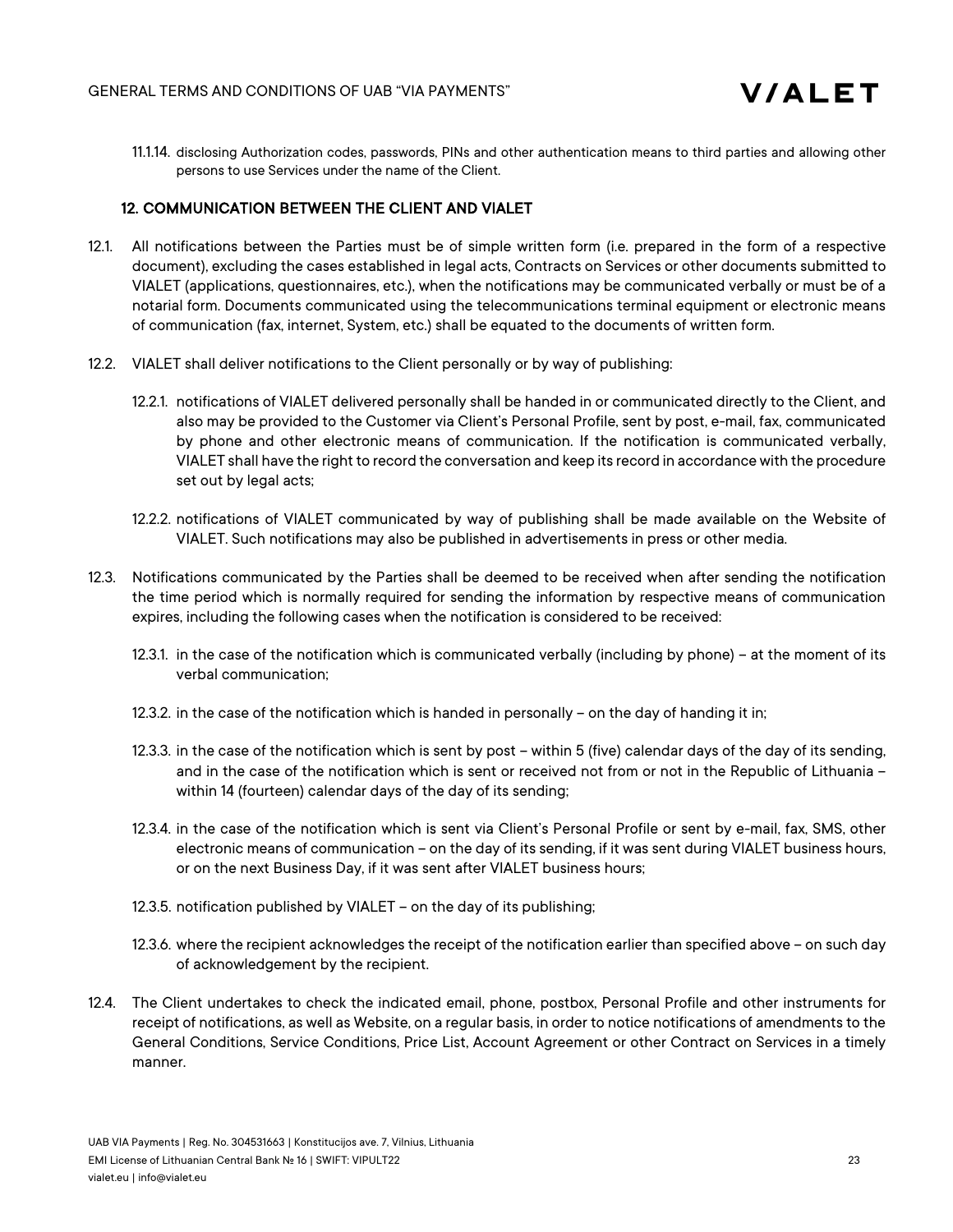

- 12.5. The Client must provide VIALET with the requested information/documents within the specified term or inform VIALET about the reasons and circumstances due to which it is not possible to provide the information within the specified term.
- 12.6. Upon receipt of the notification from VIALET, the Client must immediately verify the correctness and accuracy of the information specified in the notification and having identified any inconsistencies, irregularities or having found other shortcomings – promptly inform VIALET.
- 12.7. The main communication language between VIALET and Lithuanian Clients is Lithuanian, and with other Clients-English, unless agreed otherwise by VIALET and the Client.
- 12.8. Usually General Conditions, Service Conditions, Contracts on Services, Price List or any other documents with Lithuanian Clients are concluded in Lithuanian, and with other Clients- in English. By entering into Contract on Services, the Client confirms understanding English language and agrees to communicate with VIALET in English.
- 12.9. The Client undertakes to provide in the Personal Profile and, in case of amendments, immediately update the contact data (phone number, email address and post address), which VIALET could use to contact the Client or its Representatives. In case the Client does not update the contact data in the Personal profile, all consequences related on the failure of VIALET to submit notifications to the Client shall fall on the Client.
- 12.10. In order to protect the Client's funds from possible illegal actions of third parties, the Client undertakes to immediately inform VIALET in writing about theft or loss of its personal identity document.
- 12.11. The Client can receive a consultation regarding all issues related to the Service, System and execution of the Contract on Service by sending its question from the email address registered in the System, calling to the Client support or filling in a request in the Personal Profile. VIALET contact details are provided on the Website and Personal Profile.
- 12.12. VIALET may change the solution for technical integration of Services without constraint and at any time. Changes required by the Client shall be made at the Client's expense.
- 12.13. The Parties shall immediately inform each other about any circumstances significant for execution of the Contract on Service. The Client shall submit documents confirming such circumstances (e.g. changes in name, surname, signature, address, phone number, other contact data, personal document or persons who have the right to manage funds on the Payment Account, initiation of bankruptcy proceedings against the Client, etc.), whether this information has been already transferred to public registers or not.
- 12.14. The Client shall have the right to get familiarised with the applicable version of the General Conditions, Commission Fees, Contracts on Services at any time by contacting VIALET. The aforementioned documents may also be posted on the Website and if they are not posted there and if a separate request of the Client is received, they must be furnished to the Client in written form or using any other durable medium acceptable to VIALET.

# 13. AMENDMENTS OF TERMS AND CONDITIONS, TERMINATION OF CONTRACT ON SERVICES AND CLOSING OF PAYMENT ACCOUNT

- 13.1. Unless agreed otherwise by VIALET and the Client, VIALET reserves the right to amend these General Conditions, Service Conditions, Price List, Account Agreement and other Contract on Services unilaterally at its sole discretion.
- 13.2. VIALET shall notify the Client in writing about the changes (e.g., increase of the Commission Fee) which worsen the Client's situation or using any other durable medium individually and/or by way of publishing no later than 60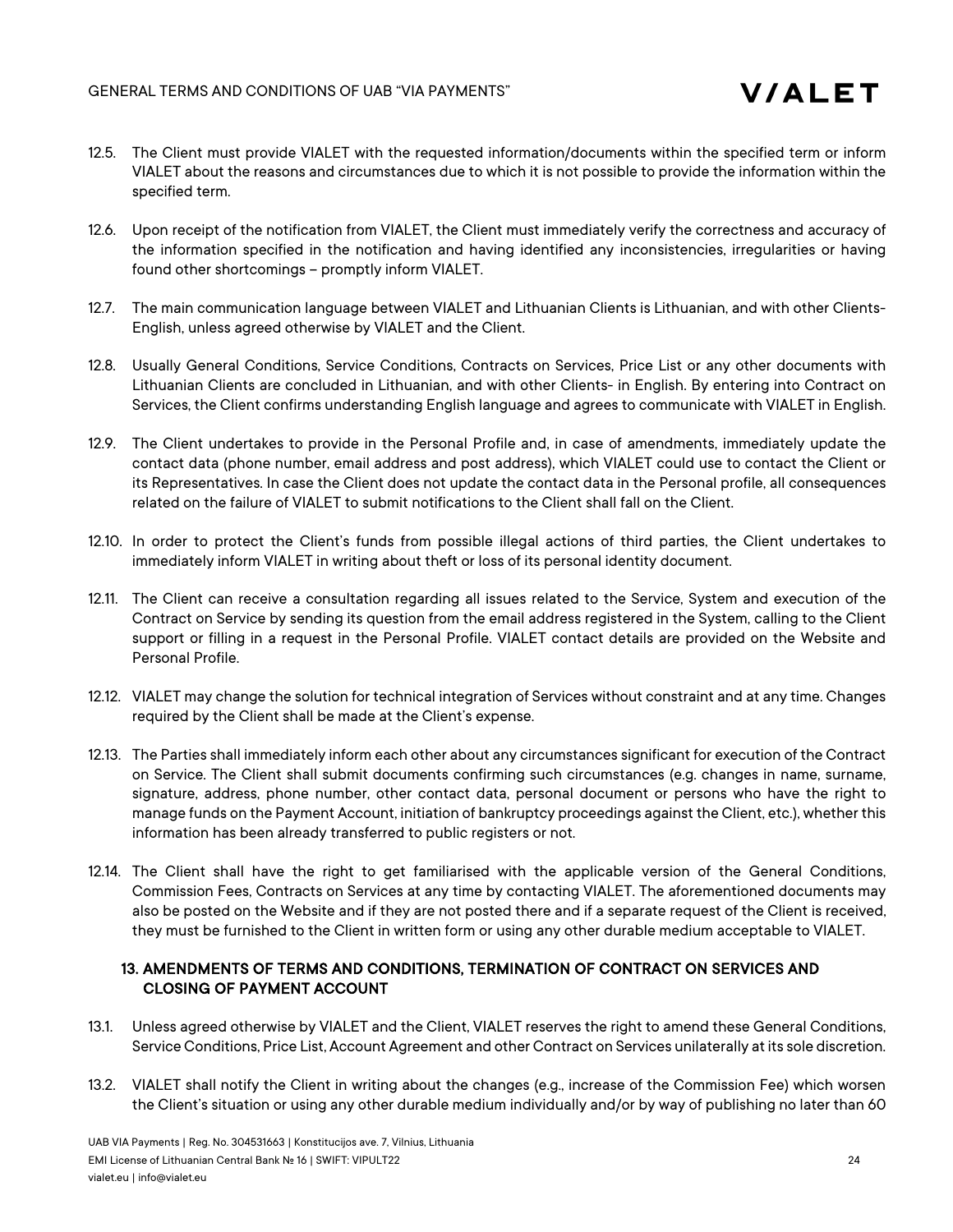(sixty) calendar days (if the Client is a legal person – 30 (thirty) calendar days) in advance of the enforcement of such changes, excluding the cases when laws of the Republic of Lithuania and/or the Contract on Services establish otherwise. VIALET shall have the right to notify the Client of the changes which do not worsen the Client's situation disregarding the time limits established above in this clause. The establishment of the Commission Fee for new Services shall not be treated as the worsening the Client's situation.

- 13.3. The Client will be deemed to have accepted changes in the General Conditions as well as Service Conditions, Price List, Account Agreement or other Contract on Services unless the Client notifies in written form the VIALET that the Client does not accept them before the date of their proposed date of entry into force. In case the Client does not agree to amendments, the Client has the right to refuse from VIALET Service(s) and terminate the relevant Account Agreement or other Contract on Services, notifying VIALET thereof 14 (fourteen) days in advance and upon fulfilment of all Client's obligations arising from the Account Agreement or other Contract on Services.
- 13.4. VIALET may terminate the Account Agreement or other Contract on Services notifying the Client about the termination in writing or using any other durable medium individually and/or by way of publishing no later than 60 (sixty) calendar days (if the Client is a legal person – 30 (thirty) calendar days) in advance of its termination, excluding the cases when laws of the Republic of Lithuania and/ or the relevant agreement establish otherwise.
- 13.5. VIALET shall have the right to close the Payment Account and, accordingly, terminate the Account Agreement upon receipt of a written request from the Client, if the Client has fulfilled of all obligations, as well as in other cases contemplated in the relevant Contract on Services and these General Conditions.
- 13.6. VIALET shall have a right to close the Payment Account and, accordingly, terminate the Account Agreement, without any prior notice to the Client thereof if the Client has not performed any operations in the Payment Account for more than 12 (twelve) months and the Payment Account balance is not positive or is equal to 0 (zero).
- 13.7. In case of suspicion of possible money laundering, terrorist financing, fraud or other criminal activity or if the Client violates the General Conditions, Service Conditions, Account Agreement or other Contract on Services, VIALET has the right to terminate the Account Agreement or other Contract on Services immediately, without applying the above mentioned notification periods. In this case, VIALET reserves the right not to indicate the reasons for termination the Account Agreement or other Contract on Services.
- 13.8. The Client has the right to terminate the Account Agreement unilaterally by notifying VIALET thereof in writing (using communications options in Personal Profile or via email using secure electronic signature) 30 (thirty) calendar days in advance. VIALET has the right (but not the obligation) to fulfill the Client's request to terminate the Account Agreement before the expiry of the said 30 (thirty) calendar days term.
- 13.9. Termination of the Contract on Services shall not exempt the Client from the due discharge of all obligations to VIALET arising before the day of its termination. Payment Transactions initiated under the Account Agreement before its termination shall be completed in observance of provisions of the Account Agreement applicable before its termination, unless otherwise agreed by VIALET and the Client.
- 13.10. After termination of the Account Agreement, VIALET terminates the provision of payment services to the Client and deactivates the Personal Profile. Funds held on the Payment Account shall be transferred to the payment account opened with another payment service provider indicated by the Client. If the Client does not specify such an account, the funds shall be transferred to the internal account of VIALET until further instructions from the Client. VIALET has the right to deduct from the funds the amounts that belong to VIALET (Commission Fees and expenses payable by the Client, including but not limited to, fines and damages incurred by VIALET due to a breach of the Account Agreement committed by the Client; other amounts imposed by international payment card organizations, other financial and/or state institutions). In the event of a dispute between VIALET and the Client, VIALET has the right to detain money under dispute until the dispute is resolved.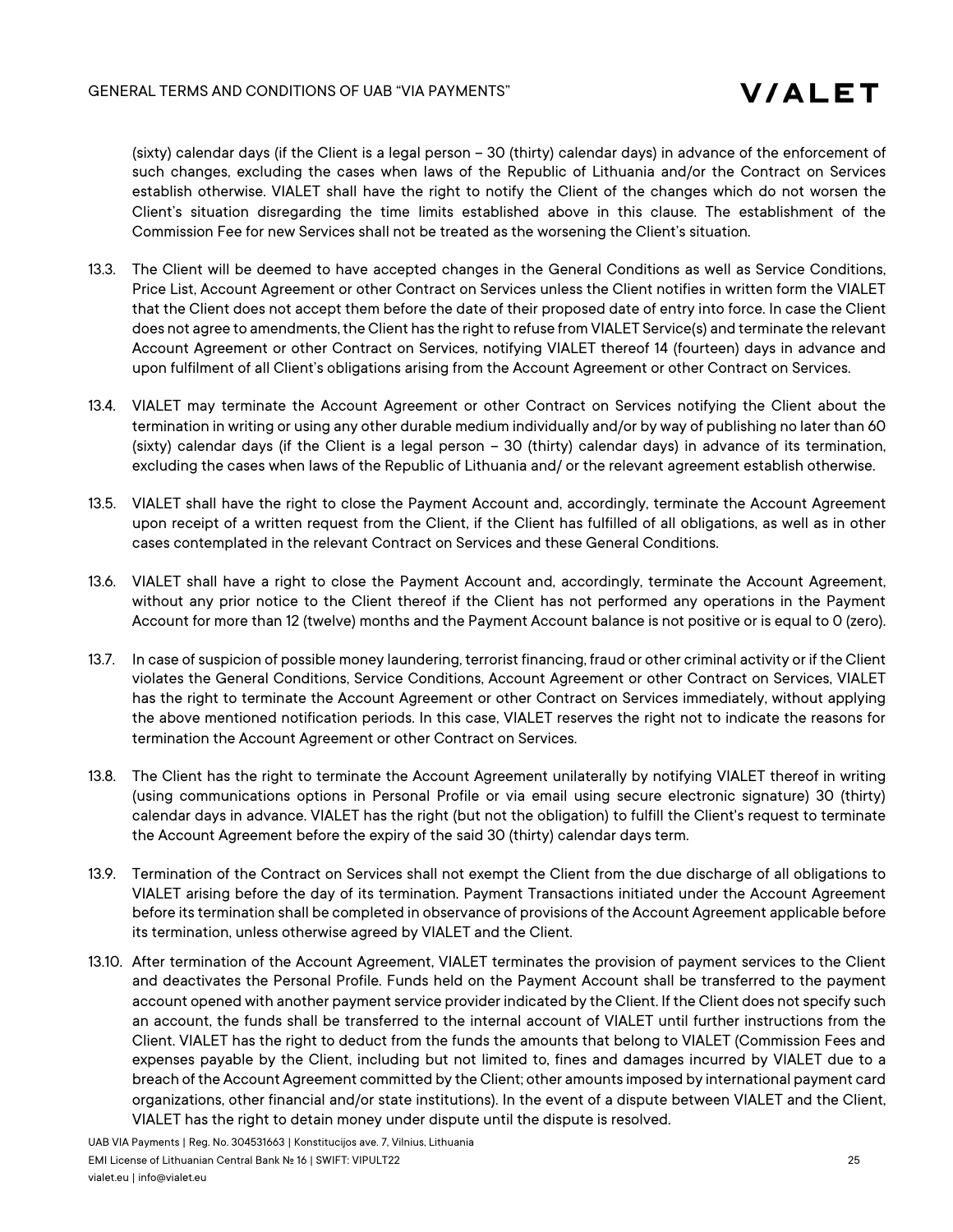# 14. CONFIDENTIALITY AND DATA PROTECTION

- 14.1. The Parties undertake to keep technical and commercial information of each other secret, except for publicly available information, which has become known to them while executing the Contract on Services, and not transfer it to third parties without a written consent from the other Party or its legal Representatives.
- 14.2. The Client agrees that VIALET shall have the right to disclose the information received from the Client and other sources of information and all other information pertaining to the relationships between the Client and VIALET in observance of below specified requirements and to the below specified persons:
	- 14.2.1. a person and organisation (such as a payment intermediary, correspondent bank, international card organisation, ATM administrator, insurance provider, notary, surety and guarantee provider, pledgee, operator of trading venue and settlement system, translation, printing, communication and postal service provider, etc.) involved in the performance of the Contract on Services;
	- 14.2.2. a payment service provider, including to SWIFT, involved in the fulfilment of financial transactions (payments, securities transactions, etc.);
	- 14.2.3. a state registrar (such as the commercial register, population register, credit register, etc.) if it is necessary to verify the accuracy of relevant data and documents presented to VIALET and ensure their timeliness, or a defaults registrar if the Client has failed to perform any financial obligation towards VIALET duly;
	- 14.2.4. the person providing services to VIALET (such as an IT service provider, customer survey provider, legal adviser, etc.);
	- 14.2.5. any other Group entity, in order to: a) assess the proficiency of the Client by using the collected personal and financial information; b) fulfil the requirements necessary for managing and mitigating risks, including for the application of the due diligence measures provided for in the money laundering and terrorist financing preventive measures; c) organise statistical researches and analyses of market shares and other financial indicators of customer groups, products and services; d) meet the prudential norms, including capital and liquidity requirements, applicable to VIALET and Group, implementation of the principle of responsible lending etc.; e) communicate information about the Client related to the agreements concluded with VIALET or any other Group entity; f) develop and implement VIALET information systems;
	- 14.2.6. local or foreign institutions in response to their inquiries, the purpose of which is to collect information about the Client in order to assess the Client's reliability and prevent terrorist financing and money laundering;
	- 14.2.7. a new creditor in the event that the right of claim is assigned to the new creditor or to the third person related to the assumption of the Contract on Services.
- 14.3. VIALET shall not be bound by the conditions set out in previous clause and may disclose the information received from the Client and other sources of information as well as all other information pertaining to relationships between the Client and VIALET to third parties without a separate approval or request from the Client, where such obligation or right of VIALET is provided for in the General Conditions, Contract on Services and/or legal acts.
- 14.4. VIALET is entitled to process the data of the Client, including collect, store, register, transfer, transmit, etc. and transfer and receive Clients data and other information from third parties, databases, accounting systems, and transfer data to other Group companies or the data processors. Main principles of protection of the Client's (natural person's) Personal Data are regulated by the Data Privacy Policy, which the Client may read on the Website and undertakes to observe.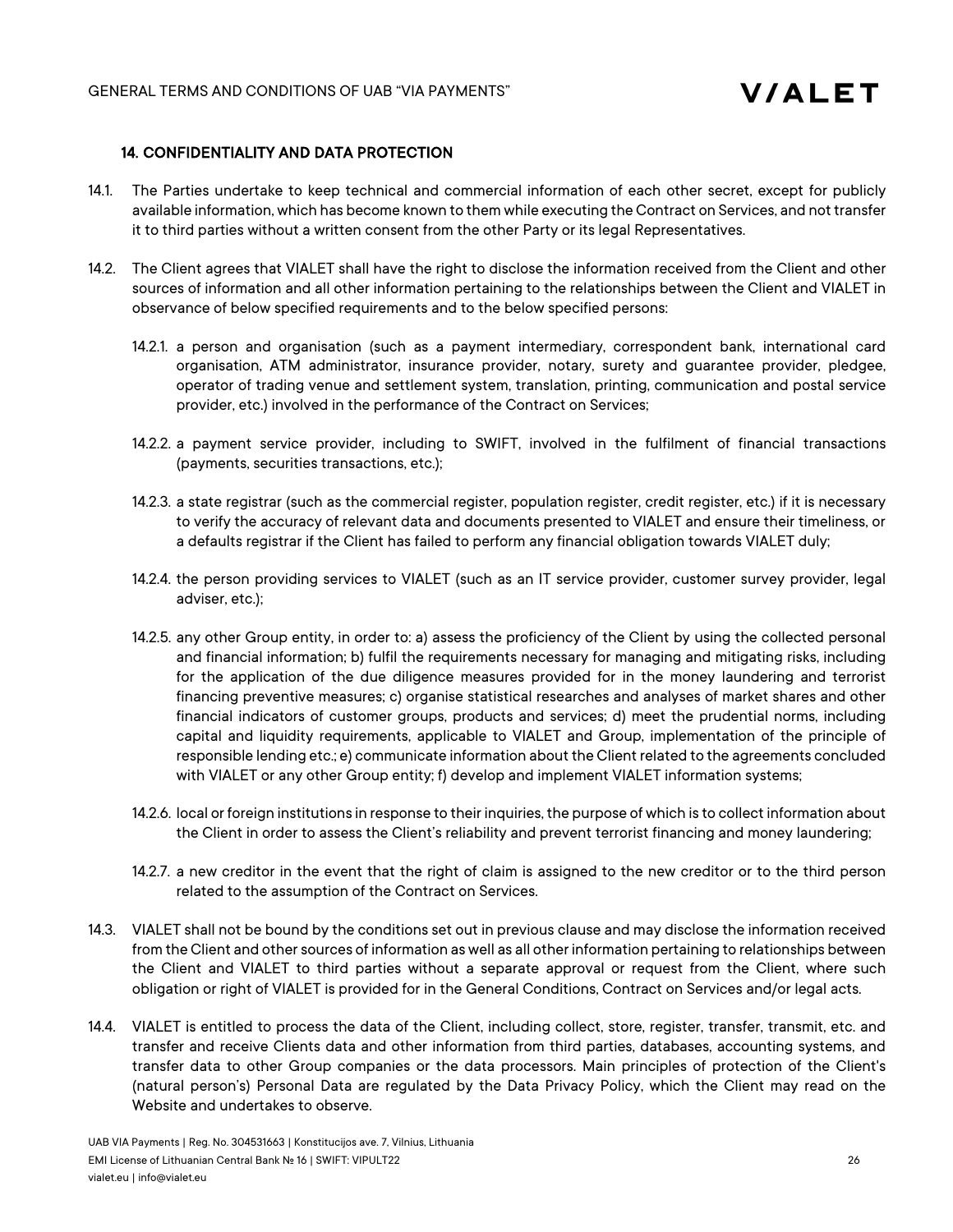

- 14.5. After downloading VIALET app, the Client may be requested to provide the access to Client's phone contacts' book. By accepting contact list sharing with VIALET, the Client agrees:
	- 14.5.1. to became visible to other VIALET Clients who saved him/her as a contact in their phone book;
	- 14.5.2. to allow VIALET to disclose to other Clients that the Client has an account with VIALET and, in case of Payment Order, - Client's Payment Account number and other details;
	- 14.5.3. to allow VIALET to perform Payment Transactions to chosen by Client phone contacts (Clients) without entering their account numbers.
- 14.6. The Client agrees that her/his/it account number and Personal Data required for the Payment Transaction may be detected and displayed to another VIALET Client who intends to make a payment to the Client if another VIALET Client enters a confirmed identifier of the Client (e.g. phone number, name, surname, account number, etc.).
- 14.7. The Client grants VIALET the right to undertake necessary measures, including but not limited to, submitting requests to third parties directly or via third parties in order to determine the identity of the Client and accuracy of other data submitted by the Client.
- 14.8. VIALET has the right to record phone conversations with the Client. The Parties agree that phone conversations and messages transferred via mail, email and other telecommunication instruments may be deemed evidence when settling disputes between the Parties. VIALET stores records of phone conversations and other correspondence for its own needs and does not provide them to the Client, except cases provided by law.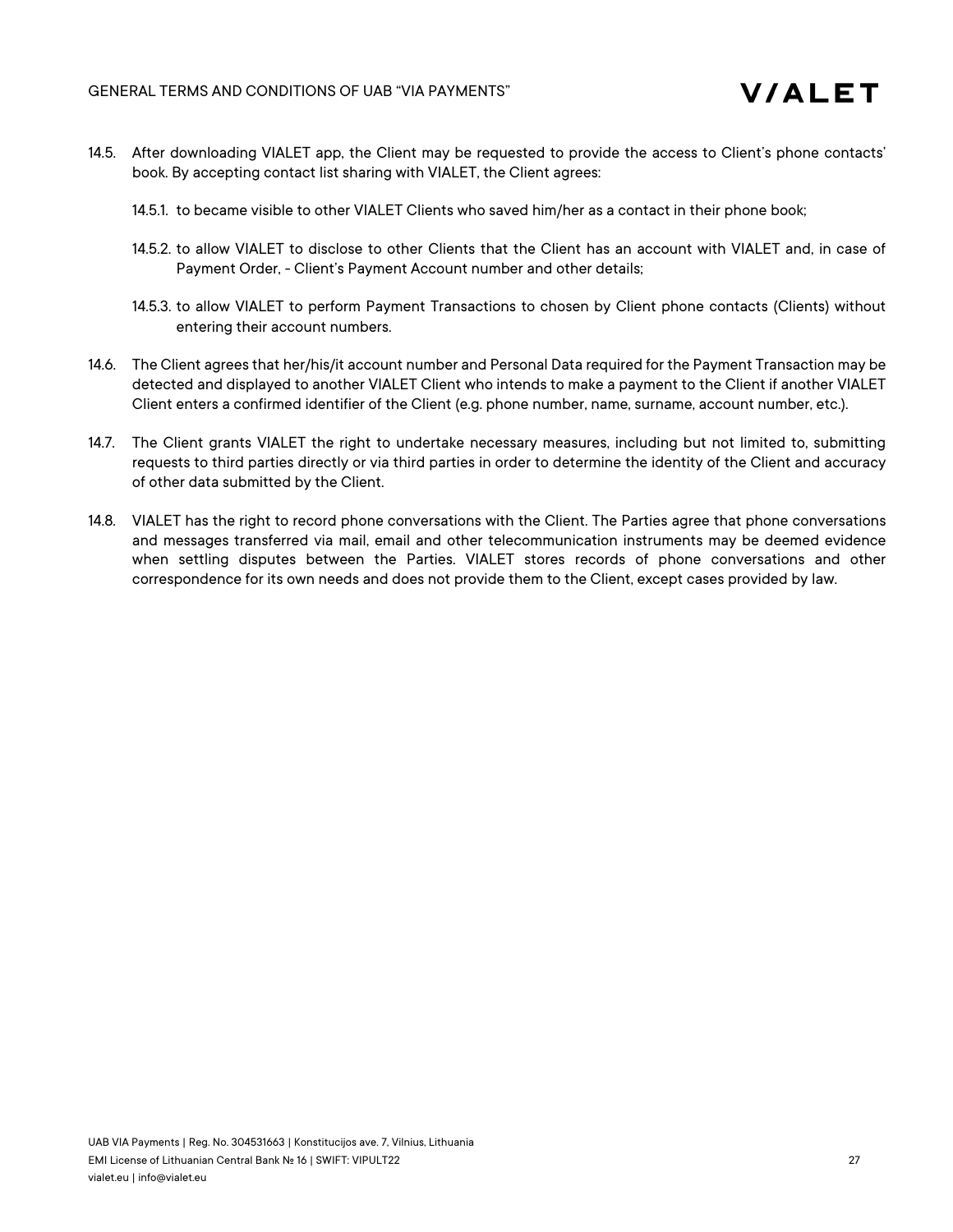### 15. LIABILITY OF THE PARTIES

- 15.1. VIALET and the Client shall observe the principles of justice, reasonability and fairness in their mutual relationships and shall properly fulfil the obligations assumed with regard to each other.
- 15.2. The Parties shall be held liable for the non-fulfilment or improper fulfilment of their obligations.
- 15.3. The Parties shall not be held liable for the non-fulfilment or improper fulfilment of their obligations if this is caused by force majeure circumstances. The parties shall observe the rules established by legal acts of the Republic of Lithuania with regard to the application of the force majeure circumstances.
- 15.4. In all cases, liability of VIALET is limited by the following provisions:
	- 15.4.1. VIALET shall only be liable for direct damages caused by direct and essential breach of the Contract on Services by VIALET, and only for damages which could have been foreseen by VIALET at the time of breaching the Contract on Services;
	- 15.4.2. in all cases, VIALET shall not be liable for non-receipt of profit and income by the Client, loss of reputation of the Client, loss or failure of the Client's business, and indirect damages.
- 15.5. VIALET does not guarantee uninterrupted System operation, because System operation may be influenced (disordered) by many factors beyond control of VIALET. VIALET shall put all efforts to ensure that the System operates as fluently as possible, however, VIALET shall not be liable for any consequences occurring due to System operation disorders if such disorders occur through no fault of VIALET.
- 15.6. The cases where VIALET limits access to the System temporarily due to the System repair, development works and other similar cases, and if VIALET informs the Client about such cases in advance, shall not be considered System operation disorders.
- 15.7. VIALET shall not be liable for:
	- 15.7.1. money withdrawals and transfers from the Payment Account and for other Payment Transactions with funds held on the Payment Account if the Client had not protected passwords, PINs or Authorization code, and as a result they have become known to other persons, and also for illegal actions and operations of third parties performed using counterfeited and/or illegal documents or illegally received data and the Client did not informed VIALET about that;
	- 15.7.2. errors and late or missed transactions made by credit institutions, billing systems and other third parties;
	- 15.7.3. consequences arising out of disturbances of fulfillment of any VIALET obligations caused by a third party, which is beyond control of VIALET;
	- 15.7.4. consequences occurring after VIALET legally terminates the Account Agreement or other Contract on Service, closes the Payment Account or limits access to it, also after reasonable limitation/termination of provision of a part of the Services;
	- 15.7.5. goods and services purchased using the Payment Account, and also for other party, which receives payments from the Payment Account, not complying with the terms of any Account Agreement;
	- 15.7.6. a failure to fulfill its own contractual obligations and for damages, in case it was caused by the fulfillment of duties by VIALET determined by the law.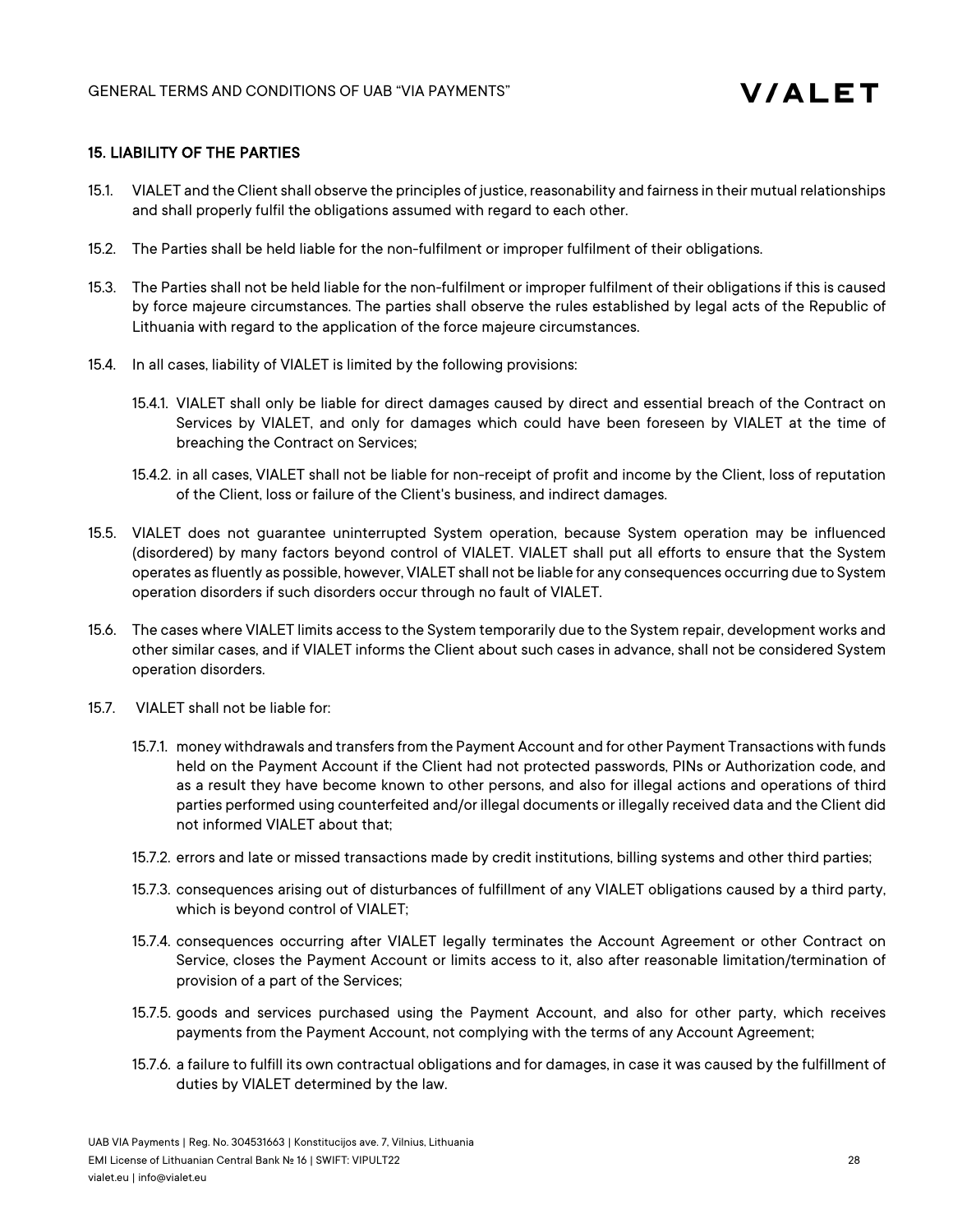

- 15.8. The Client is responsible and undertakes to reimburse any losses incurred by VIALET, other VIALET clients and third parties due to using VIALET Services and violating these General Conditions or Contracts on Services by the Client.
- 15.9. The Parties are independently liable to the state and other subjects for fulfillment of all tax obligations. VIALET shall not be liable for execution of tax obligations of the Client, calculation or transferring of taxes applied to the Client.

# 16. SETTLEMENT OF DISPUTES BETWEEN THE CLIENT AND VIALET

- 16.1. VIALET aims to settle all disputes with the Client amicably, promptly and on terms acceptable to both Parties, thus, in case of a dispute, Clients are encouraged to firstly address VIALET directly. Disputes are solved by negotiation.
- 16.2. The Client, believing that VIALET has violated the Client's rights and/or interests protected by the laws related to the provision of Services and/or concluded Service on Contract, might refer to VIALET by submitting a written complaint.
- 16.3. The Client may submit any claim or complaint regarding Services of VIALET by sending a notification via email, post or Personal Profile.
- 16.4. The complaint shall contain a reference to circumstances and documents that served as a basis for the complaint. If the Client justifies his/her/it complaint with documents which VIALET does not possess, the Client shall also submit such documents or their copies.
- 16.5. VIALET undertakes to analyze the claim or complaint of the Client and inform the Client about the decision within 15 (fifteen) Business Days from the day of receipt, except where the legislation or other binding regulations related to the provision of Services of VIALET (e.g., rules of international payment card organizations) provide for a different period of time. In exceptional situations, if the response cannot be provided within 15 (fifteen) Business Days for reasons beyond the control of VIALET the reply terms may not extended to 35 (thirty-five) Business Days.
- 16.6. If VIALET is not able to provide an answer to the Client's complaint within the time period specified above, VIALET shall inform the Client about the reasons and indicate the time period in which the answer will be provided.
- 16.7. Analysis of the Client's complaints by VIALET is free of charge.
- 16.8. If the Client is not satisfied with the decision made by VIALET, the Client has the right to use other legal remedies to protect its rights. For instance, the Client who is a Consumer has the right, within 1 (one) year of the day of applying to VIALET, to submit a request to the out-of-curt disputes settlement institution- Bank of Lithuania (address: Zalgirio str. 90, LT-09303 Vilnius, Lithuania email: frpt@lb.lt, phone: +37080050500).
- 16.9. In case of failure to settle a dispute amicably or by other extrajudicial methods of dispute resolution, the dispute shall be settled by the courts following the procedure established by the laws of the Republic of Lithuania. A court shall be chosen according to the location of VIALET office. If the Client is a Consumer, he/she has the right to appeal to consumer dispute settlement institutions under the procedure set by the legislation of the Republic of Lithuania.
- 16.10. The law of the Republic of Lithuania is applicable to pre-contractual relations, these General Conditions, Service Conditions, Price List, Account Agreements and other Contracts on Services.